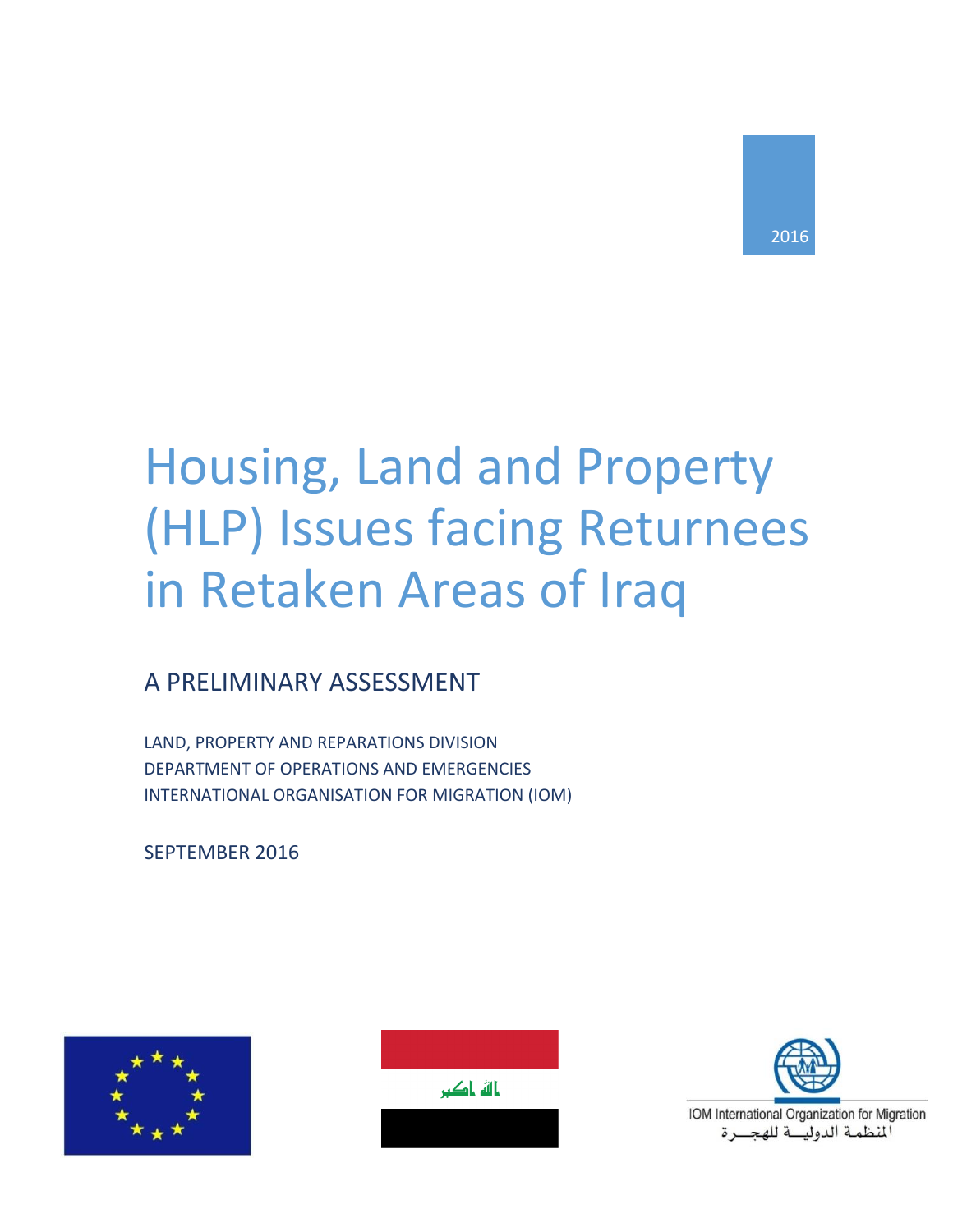# *Acronyms*

| Gol          | Government of Iraq                                                         |
|--------------|----------------------------------------------------------------------------|
| <b>HLP</b>   | Housing, Land and Property                                                 |
| <b>IDP</b>   | Internally displaced person                                                |
| IED          | <b>Improvised Explosive Device</b>                                         |
| <b>ISF</b>   | <b>Iraqi Security Forces</b>                                               |
| <b>IPCC</b>  | Iraqi Property Claims Commission                                           |
| <b>Daesh</b> | The Arabic acronym for transliteration for Islamic State in Iraq and Syria |
| <b>KRG</b>   | Kurdistan Regional Government                                              |
| <b>KRI</b>   | Kurdistan Region of Iraq                                                   |
| <b>MoMD</b>  | Ministry of Migration and Displacement                                     |
| <b>RAC</b>   | Return Assistance Center                                                   |

This report was written by Ina Rehema Jahn in close collaboration with Peter van der Auweraert, Igor Cvetkovski, Ivan Karlsson and Amanda Sobierajski of IOM's Land, Property and Reparations (LPR) Division.

# **Acknowledgement**

We are very grateful to the Hjira Amina Program Management and Coordination team Alvina Samjawon, Mohammed Bassam, Usama Tawfik, Sana Kika, Hawkar Younis and Farah Zalzala for facilitating the planning and implementation of this assessment. Further, the skillful support of research team leaders Abdullah Bakr (Ninewah); Ahmad Aljbari (Salah al Din) and Adnan Alkazraji (Diyala) and the eight enumerators Marwa Alnamaat, Shiyan Ezzideen, Bashaer Adel, Omar Husham, Bassam Abdulhakeem, Mohammed Azawi and Mohammed Hasan was of critical importance for the success of the assessment.

**The opinions expressed in the report are those of the authors and do not necessarily reflect the views of the European Union.**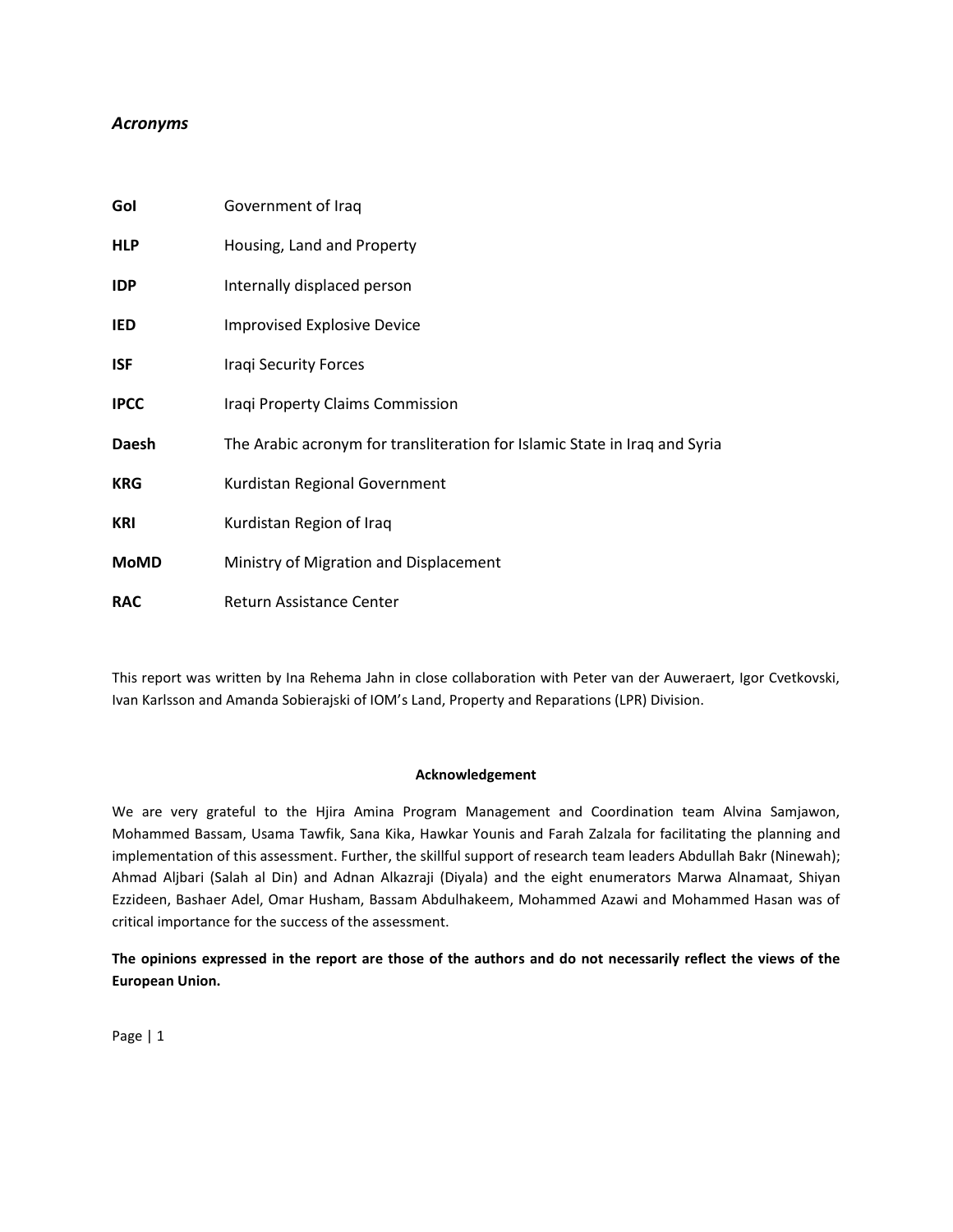# Housing, Land and Property (HLP) Issues facing Returnees in Retaken Areas of **Iraq: A Preliminary Assessment**

| <b>CONTENTS</b> |  |
|-----------------|--|
|                 |  |
|                 |  |
|                 |  |
|                 |  |
|                 |  |
|                 |  |
|                 |  |
|                 |  |
|                 |  |
|                 |  |
|                 |  |
|                 |  |
|                 |  |
|                 |  |
|                 |  |
|                 |  |
|                 |  |
|                 |  |
|                 |  |
|                 |  |
|                 |  |
|                 |  |
|                 |  |

# <span id="page-2-0"></span>**EXECUTIVE SUMMARY**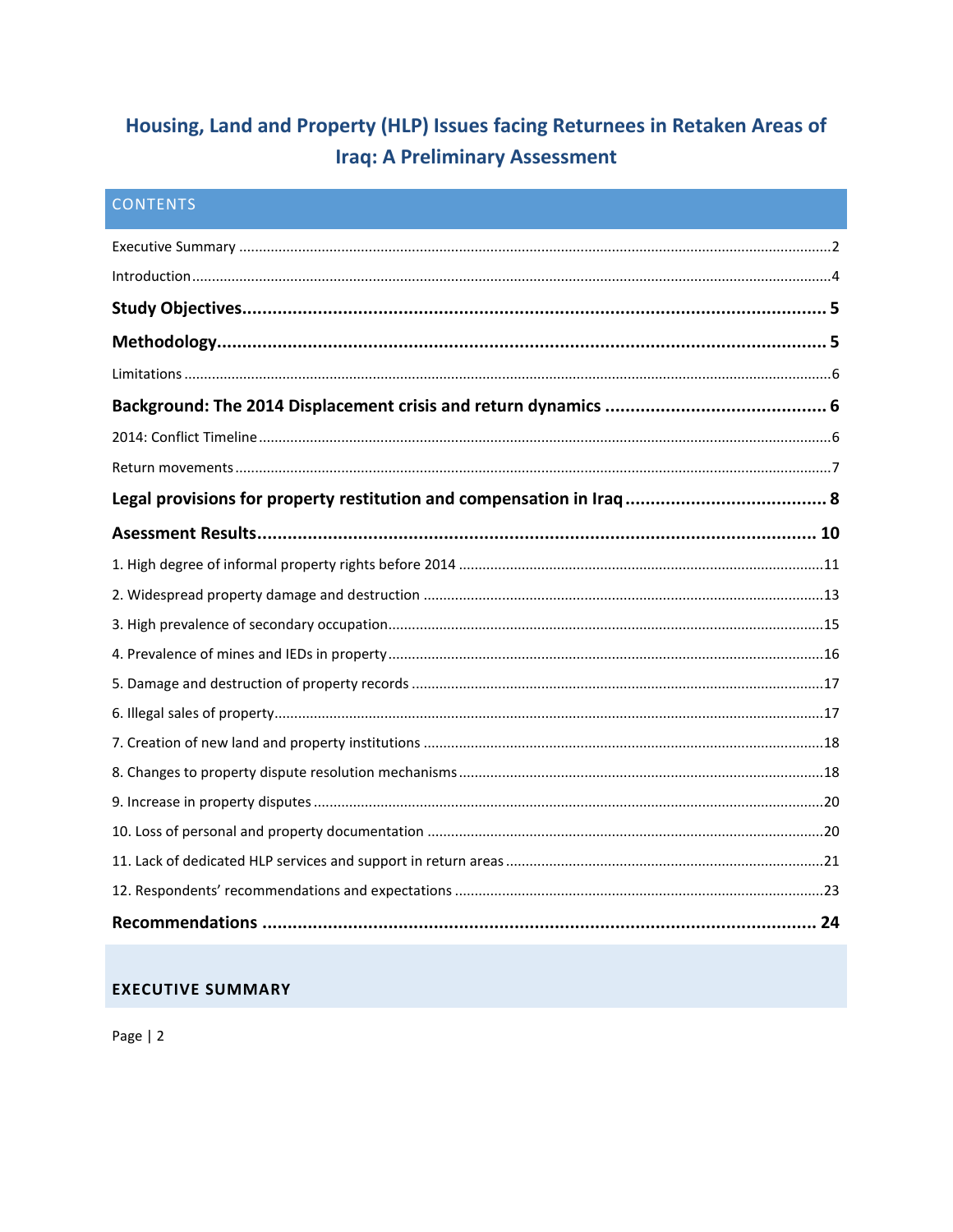This report, produced by the IOM Land Property and Reparations (LPR) Division under the EU funded Hjira Amina Programme<sup>1</sup> implemented by IOM Iraq, presents the findings of a 1 month preliminary assessment into the extent and type of housing, land and property (HLP) issues facing returnees returning from displacement caused by the 2014 Daesh offensive in Northern and Central Iraq. In doing so, it builds on and complements information collected during IOM's 2015 assessment on HLP issues among internally displaced Iraqis<sup>2</sup> in order to identify policy needs and opportunities regarding the provision of adequate support and redress.

The findings presented in this report are the outcome of 80 key informant and 80 returnee household interviews (overall 160 respondents) from the three Governorates of Ninewah, Salah al Din and Diyala. The interviews took place 17 April to 17 May 2016.

Assessment findings can be summarized as follows:

- High degree of informal property rights before 2014
- Widespread property damage and destruction
- High prevalence of secondary occupation of private properties, in particular in Salah al Din Governorate
- **•** Prevalence of mines and IEDs in properties
- Damage and destruction of existing property records
- Illegal sales of property
- Creation of new property and land management institutions
- An increased reliance on informal property dispute mechanisms
- An increase in property disputes
- Loss of property documentation among returnees, and
- Perceived lack of dedicated HLP services and support in return areas

These current grievances add a new layer to a historical pattern of HLP rights violations in Iraq, which stem from three prior and distinct waves of displacement between 1968 and 2008.<sup>3</sup> With the addition of currently ongoing HLP right violations, assessment findings suggest that current systems for redress are overstretched and under capacitated. Without swiftly addressing these multiple HLP challenges, Iraq risks struggling to provide the country's

 $^1$  The EU funded HIJRA AMINA programme aims at assisting the Government of Iraq (GoI) and the Kurdistan Regional Government (KRG) in developing capacities in migration management by building on IOM's comprehensive capacity building programme, implemented in Iraq since 2003. In the context of the current migration crisis, HIJRA AMINA programme continues to boost migration management capacities of the Iraqi central government and KRG. Recent developments in the Iraqi migration context have led to a drastic shift in the capacity building needs and the HIJRA AMINA program now focuses especially on capacitating the GoI and KRG institutions to contribute to the formulation and implementation of a strong and coordinated emergency response.

 $^2$  IOM.2015. "A Preliminary Assessment into HLP issues caused by the 2014 Displacement Crisis in Iraq", available online at https://www.iom.int/sites/default/files/our\_work/DOE/LPR/A-Preliminary-Assessment-of-Housing-Land-and-Property-Right-Issues-Caused-by-the-Current-Displacement-Crisis-in-Iraq.pdf

 $3$ The first under the Ba'athist regime between 1968 to 2003, the second from the US invasion in 2003 until the bombing of the Shiite Al-Askaria Mosque in Samara in 2006, and the third from sectarian violence most pronounced in 2006-2008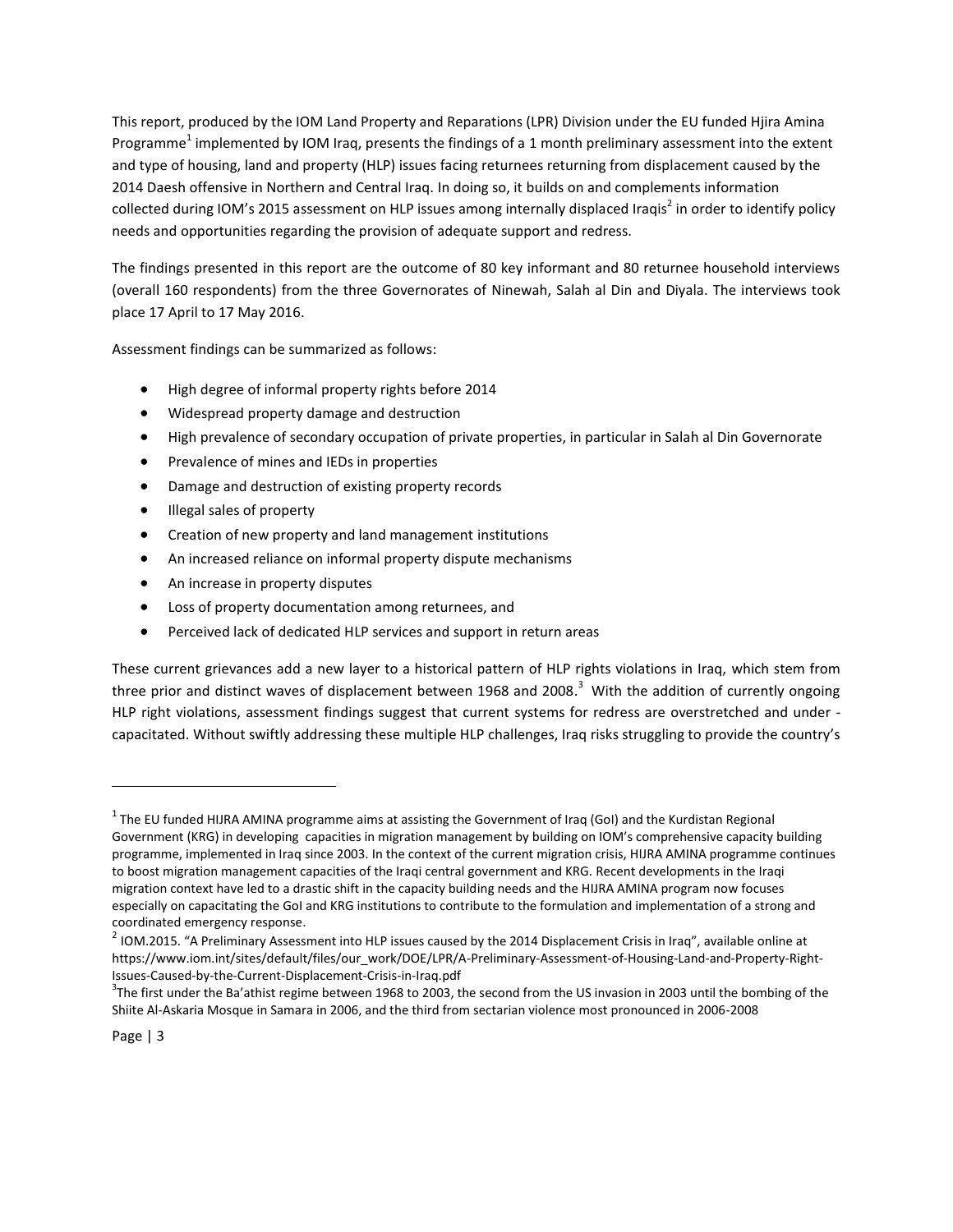displaced with durable solutions, which in turn will adversely impact socio-economic recovery, social cohesion and reconciliation in the country.

As such, addressing HLP issues must be an integral part of any post conflict reconstruction strategy in Iraq. To this end, IOM recommends:

- 1. Conduct a comprehensive mapping and cataloging exercise of the extent and type of HLP issues inhibiting sustainable returns, social cohesion and stabilization in the retaken areas to inform policy response
- 2. Assess the functionality of Law 20 ("Compensation Law") Committees in crisis-affected areas
- 3. Assess and where necessary capacitate the formal land and property administration in crisis-affected areas, including property dispute resolution mechanisms
- 4. Consider the establishment of Return Assistance Centers in return areas to assist with HLP-related issues
- 5. Consider the development of an unified legal/policy approach to address displacement and return related land and property rights violations

# <span id="page-4-0"></span>**INTRODUCTION**

With the military advances against Daesh in Central and Northern Iraq progressing, people displaced since the crisis began in 2014 have gradually begun returning to their areas of origin, predominantly to the governorates of Salah al Din (36%), Anbar (24%), Diyala (19%) and Ninewah (16%). $^4$  Across areas of return, lack of access to predisplacement habitual residences due to widespread property destruction, damage and secondary occupation in crisis-affected areas, has been identified as major concern by returnees. In the Ninewah Governorate, as in other governorates, the lack of housing is cited as the most important barrier to sustainable returns in Iraq - second only to security.<sup>5</sup> A thorough understanding of the reasons behind lack of access to housing and property, as well as the design of policies for their resolution, is critical for socio-economic recovery, social cohesion, reconciliation and sustainable returns in Iraq.

This report outlines the findings of a 1 month preliminary assessment into the housing, land and property (HLP) issues which have arisen in the context of ongoing return movements in eight districts across the three most crisisaffected Governorates of Ninewah, Diyala and Salah al Din. Overall, 160 returnees and key informants in return areas were interviewed regarding their experiences and perceptions on of the main housing and property-related challenges in their respective areas of return. By outlining assessment findings, this report hence aims to provide policy-makers and practitioners with an initial understanding of the extent and type of HLP concerns existing in areas of return.

<sup>&</sup>lt;sup>4</sup> IOM Iraq, Displacement Tracking Matrix, 17<sup>th</sup> August 2016

<sup>&</sup>lt;sup>5</sup> UNDP. 2015. Recovery and Stabilization Needs Assessment for Newly Liberated Areas in Ninewah Governorate, p.12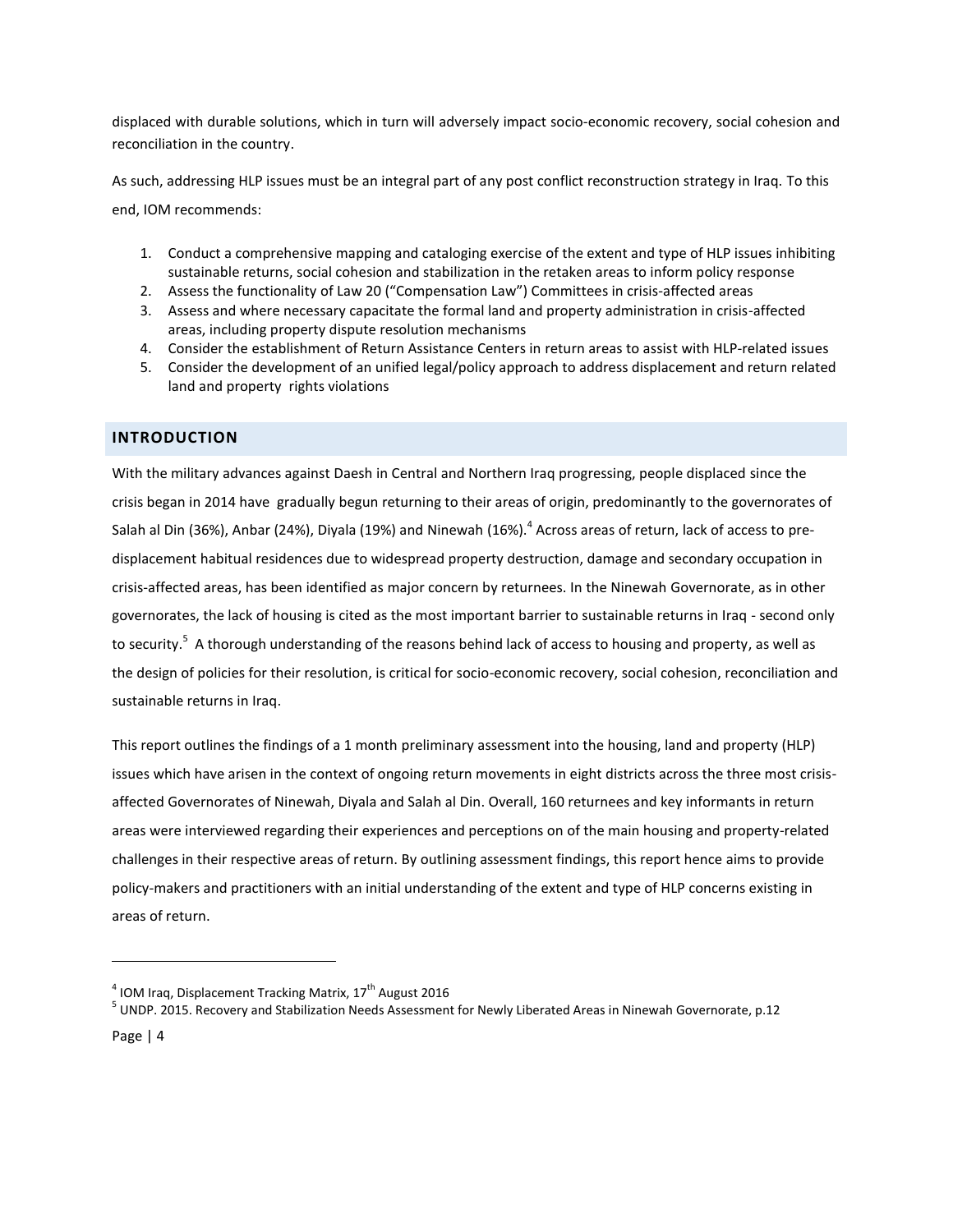# <span id="page-5-0"></span>STUDY OBJECTIVES

The objective of this study is two-fold:

- 1. Obtain a clear understanding of the HLP right issues in identified areas of return across three Governorates (Diyala, Ninewah and Salah al Din)
- 2. Contribute to future planning for durable solutions for the displaced populations through the formulation of policy recommendations on how to address the HLP challenges in humanitarian, transition and development contexts.

# <span id="page-5-1"></span>**METHODOLOGY**

The inception and execution of the present study was informed by IOM's long standing engagement with HLP issues in Iraq, which began with technical assistance to Iraq's Property Claim Commission (IPCC) in 2003 and continued with technical assistance on land conflicts in the Kirkuk and Ninewah Governorates until 2012, as well as a 2015 preliminary assessment of HLP issues caused by the 2014 displacement crisis.<sup>6</sup>

Field research for this report was conducted from 17 April 2016 to 17 May 2016. Semi-structured Interviews were conducted with 160 individuals from the three Governorates of Ninewah, Diyala and Salah al Din. While the interview structure and content were uniform, 80 informants were asked to respond as individuals ("returneerespondents") on their individual circumstances and 80 were asked to provide their perceptions on behalf of their community, ("key informants"). Key informants were chosen on the basis of their knowledge of community dynamics and comprised of local administration officials (35), returnee representatives (17), community leaders (14), legal experts (7), NGO leaders (4) and religious leaders (3).

The topics covered by the interviews were divided into 5 main areas (see interview forms in Annex A):

- 1) HLP issues before displacement
- 2) HLP issues upon return (private, public and cultural/religious)
- 3) Initiatives to address HLP issues
- 4) Prior and current dispute resolution mechanisms related to HLP issues
- 5) Needs and expectations in relation to the resolution of HLP issues

Page | 5

<sup>&</sup>lt;sup>6</sup> Peter van der Auweraert, 2009. "Recommendations for Resolving the Remaining Land and Property Issues in the District of Kirkuk", see http://www.iom.int/files/live/sites/iom/files/What-We-Do/docs/Iraqi-Property-Claims-programme.pdf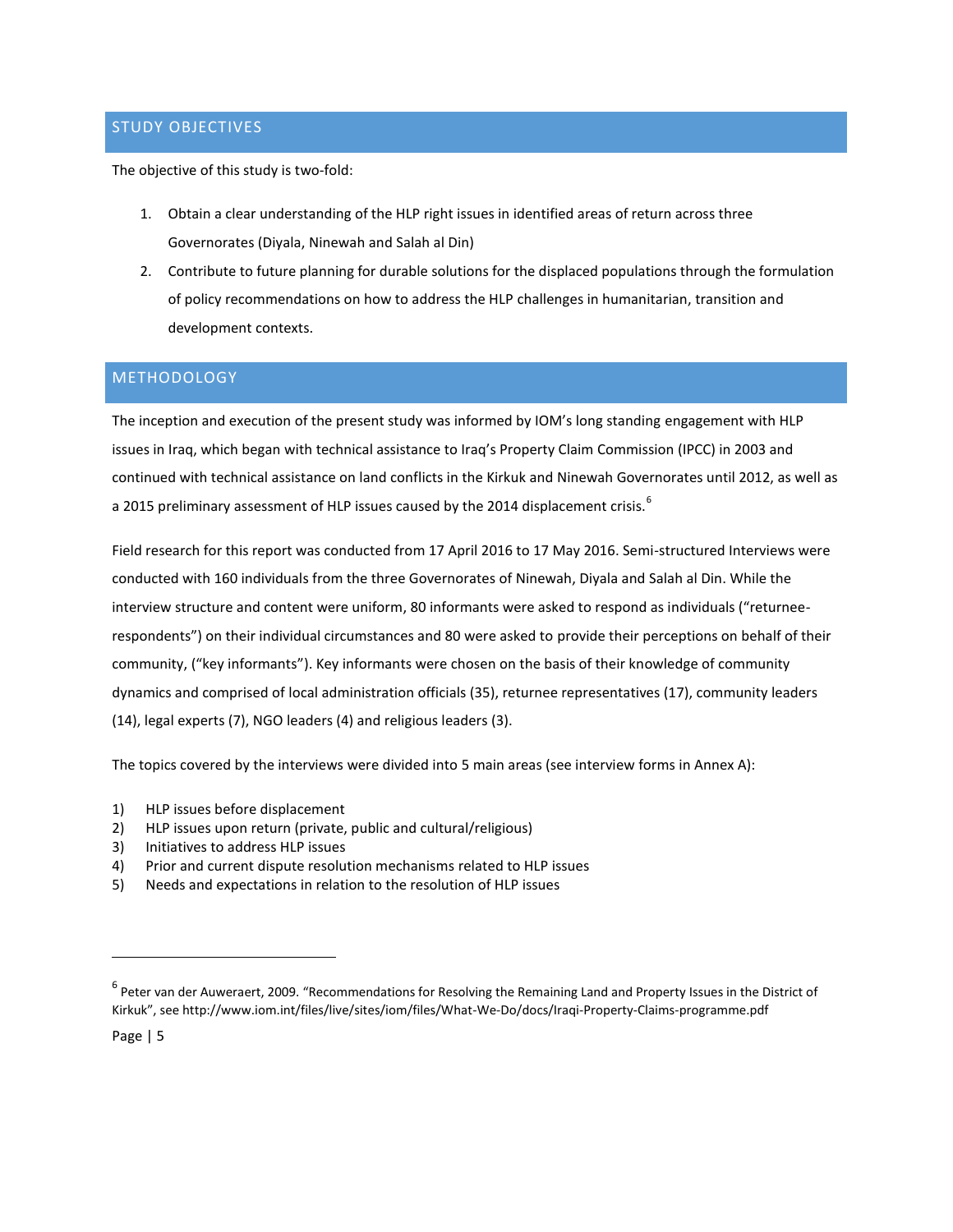In total, research participants comprised of 17 women and 143 men coming from 8 districts across Diyala (Al Khalis District), Ninewah (Tal Afar District, Til Keif District) and Salah al Din Governorate (Balad, Al-Dour, Tikrit, Samarra, and Baiji District). Combined, the three governorates covered by the assessment have an estimated returnee population of 617,412 individuals; that is, approximately 70% of all returnees currently registered across Iraq.<sup>7</sup>

# <span id="page-6-0"></span>LIMITATIONS

*Accessibility due to ongoing security issues*: Erbil –was originally selected for interviews but proved to be inaccessible due to ongoing military operations (i.e. Makhmour in Erbil Governorate).

*Gender composition of respondents*: In spite of best efforts, women constituted only 10% of the surveyed population for this assessment, which is a significant underrepresentation given that more than half of all returnees are women. Traditional gender roles in the affected communities and the rapid and preliminary nature of the assessment did allowing addressing the imbalance in female and male respondents, which requires prolonged engagement. A follow-up and more in-depth assessment, as recommended below, will need to ensure the participation of a greater number of female and male respondents.

# <span id="page-6-1"></span>**BACKGROUND: THE 2014 DISPLACEMENT CRISIS AND RETURN DYNAMICS**

#### <span id="page-6-2"></span>2014: CONFLICT TIMELINE

Since January 2014, the continued violence by Daesh and associated groups has caused a displacement crisis across Central and Northern Iraq which is massive in both size and complexity. Iraqi Security Forces (ISF) and the Kurdish Peshmerga as well as allied forces launched a liberation campaign in December 2015, which is currently ongoing. Since January 2014, an estimated total of 3,352,884 people have been displaced throughout Iraq.<sup>8</sup>

Concretely, displacement and conflict patterns since the Daesh onslaught in early 2014 can be divided into six distinct waves:<sup>9</sup>

**1. December 2013 - late May 2014**: An estimated 536,760 individuals became internally displaced as Daesh launched a military campaign to capture the cities of Fallujah and Ramadi in Anbar governorate.

<sup>&</sup>lt;sup>7</sup> IOM Iraq Displacement Tracking Matrix, 1<sup>st</sup> September 2016

 $^8$  IOM Iraq Displacement Tracking Matrix, 1<sup>st</sup> September 2016

 $^9$  IOM Iraq Displacement Tracking Matrix, 1<sup>st</sup> September 2016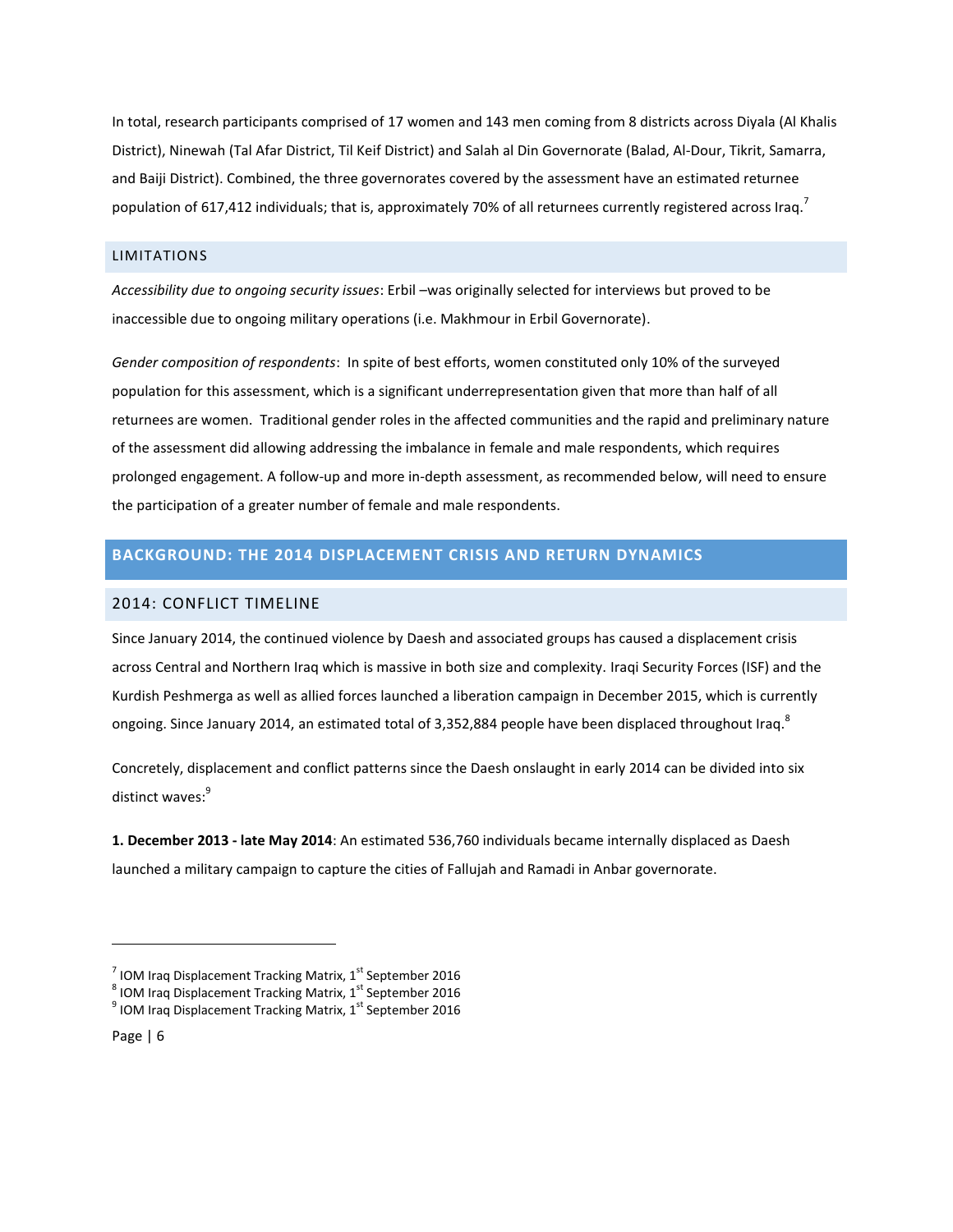**2. June - July 2014:** Another 714,234 were forced to flee their homes after Daesh took control over Mosul, Iraq's second largest city. Fighting subsequently spread over several areas in the Governorates of Ninewah, Anbar, Salah al Din, Kirkuk and Diyala.

**3.** In **August 2014** alone, over 844,900 people became internally displaced, primarily as a consequence of heavy fighting between Daesh and Kurdish Peshmerga in the northern parts of Ninewah governorate.

**4. September 2014 - March 2015**, at least another 570,510 individuals became displaced mainly from Anbar, Baghdad, Kirkuk and Ninewah Governorate as a consequence of ongoing clashes between Daesh and various armed groups.

**5. April 2015 - February 2016:** following the outbreak of the Ramadi crisis in Anbar Governorate, another 734,152 individuals were forcibly displaced, with approximately 436,320 individuals coming from the governorates of Anbar and Baghdad.

**6. Post March 2016:** Military efforts to liberate areas occupied by Daesh intensified in March 2016 which has led to the displacement of another 228,120 individuals as of August 3<sup>rd 10</sup> Many of these (104,239) fled increased levels of fighting in Anbar governorate. Further, since military operations to retake Mosul have begun since mid-July, an estimated 93,330 individuals have been displaced.<sup>11</sup> The humanitarian community is currently preparing for the displacement of an additional 1 million people once Mosul city is retaken from Daesh.

## <span id="page-7-0"></span>**RETURN MOVEMENTS**

 $\overline{a}$ 

Returns have accelerated since coordinated efforts by the ISF/allied forces and Kurdish Peshmerga to retake territory controlled by Daesh began in December 2015. As of 1 September 2016, a total of 887,196 individuals from 8 different governorates have returned to retaken areas. By governorate, Salah al Din (38% of registered returns) experienced the most returns, followed by Anbar (30% of registered returns), Diyala (19% of registered returns) and Ninewah (17% of registered returns).<sup>12</sup>

In addition to ongoing return, return intentions among those still in displacement are extremely high across all three Governorates assessed for this study. Almost 90% of IDPs in **Ninewah Governorate,** 81% of IDPs in **Salah al Din Governorate and** over 90% of IDPs in **Diyala Governorate** declared that they intend to return once the security

Page | 7  $^{10}$  IOM Iraq Displacement Tracking Matrix, 1st September 2016  $11$  IOM DTM Emergency Tracking accessed  $11<sup>th</sup>$  September 2016  $1$  $\overline{\phantom{a}}$ 0 500,000 1,000,000 Anbar Ninewa Diyala Saladin **Displacement and Return numbers in selected governorates** As of September 1st 2016 Displacement **Return**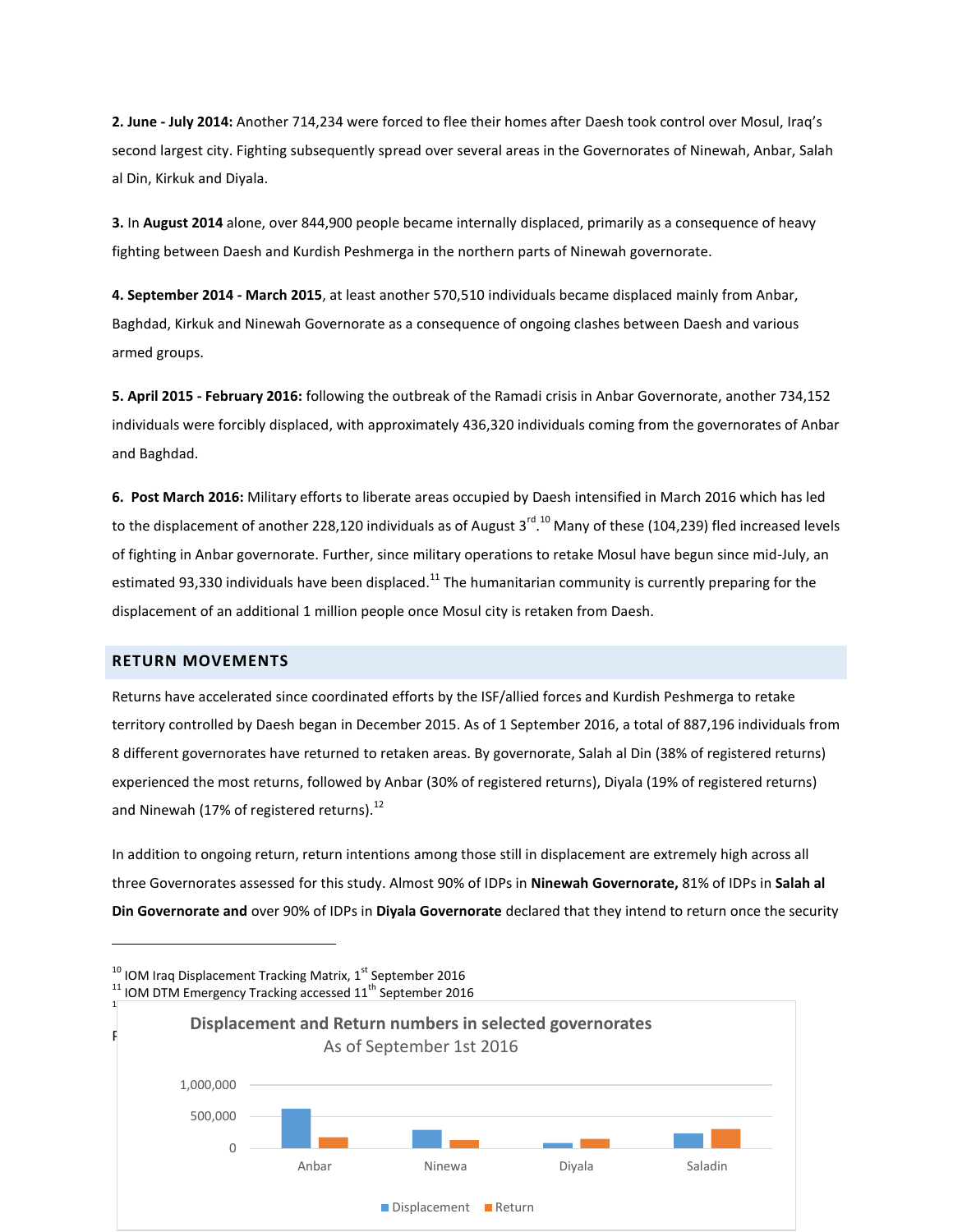situation stabilizes. Among IDPs originating from Ninewah but currently displaced to another governorate, 78% report that they wish to return home.<sup>13</sup> Similarly, 91% of IDPs from Salah al Din and 90% from Diyala, displaced outside their respective Governorates, report they wish to return home. $^{14}$ 

# <span id="page-8-0"></span>**LEGAL PROVISIONS FOR PROPERTY RESTITUTION AND COMPENSATION IN IRAQ**

Unresolved, crisis-induced HLP issues in Iraq are multi-layered and extremely complex. This stems from previous displacement waves related to land and property rights violations committed by the Saddam regime and post-2003 efforts to address those violations. Compounding this are earlier waves of mass displacement and return and inadequate housing and urbanization policies of the past.

The government's efforts to deal with the diverse, preexisting HLP issues can be grouped into legislative provisions addressing 1) the legacy of the Arabization policies under the Baath regime as well as 2) conflict-induced HLP issues that have arisen after the fall of the Saddam regime. Most mechanisms, however, pre-date 2014 and are hence not targeted at the current crisis. The following initiatives and institutions exist:

 **Iraqi Property Claims Commission:** The IPCC was established in 2003 to provide redress to victims of the land and property rights violations committed by the authoritarian Saddam regime between 17 July 1968 and 9 April 2003. By the deadline of June 2007, a total of 167,096 claims had been filed. According to data obtained from the Director of the IPCC in August 2015, more than 90% of claims have seen a final decision.<sup>15</sup> The vast majority of remaining decisions are linked to claims regarding Kirkuk Governorate, an ethnically and historically very complex region. As of August 2015, 14,000 claims were approved for compensation payments, out of which 12,227 have been paid out. The enforcement of the remaining claims is hampered by the lack of necessary resources to pay out all compensation packages.<sup>16</sup> It is doubtful that in the intervening period much has changed in this regard.

<sup>&</sup>lt;sup>13</sup> IOM Iraq. Ninewah Governorate Profile, May 2015

<sup>&</sup>lt;sup>14</sup> IOM Iraq. Salah Al Din Governorate Profile, May 2015

<sup>15</sup> Information obtained from Director of the IPCC Tara Qaradaghi, 9th of August 2015, Erbil.

<sup>16</sup> Information obtained during meeting between HIJRA AMINA team and PCC in Baghdad on 25 March 2015.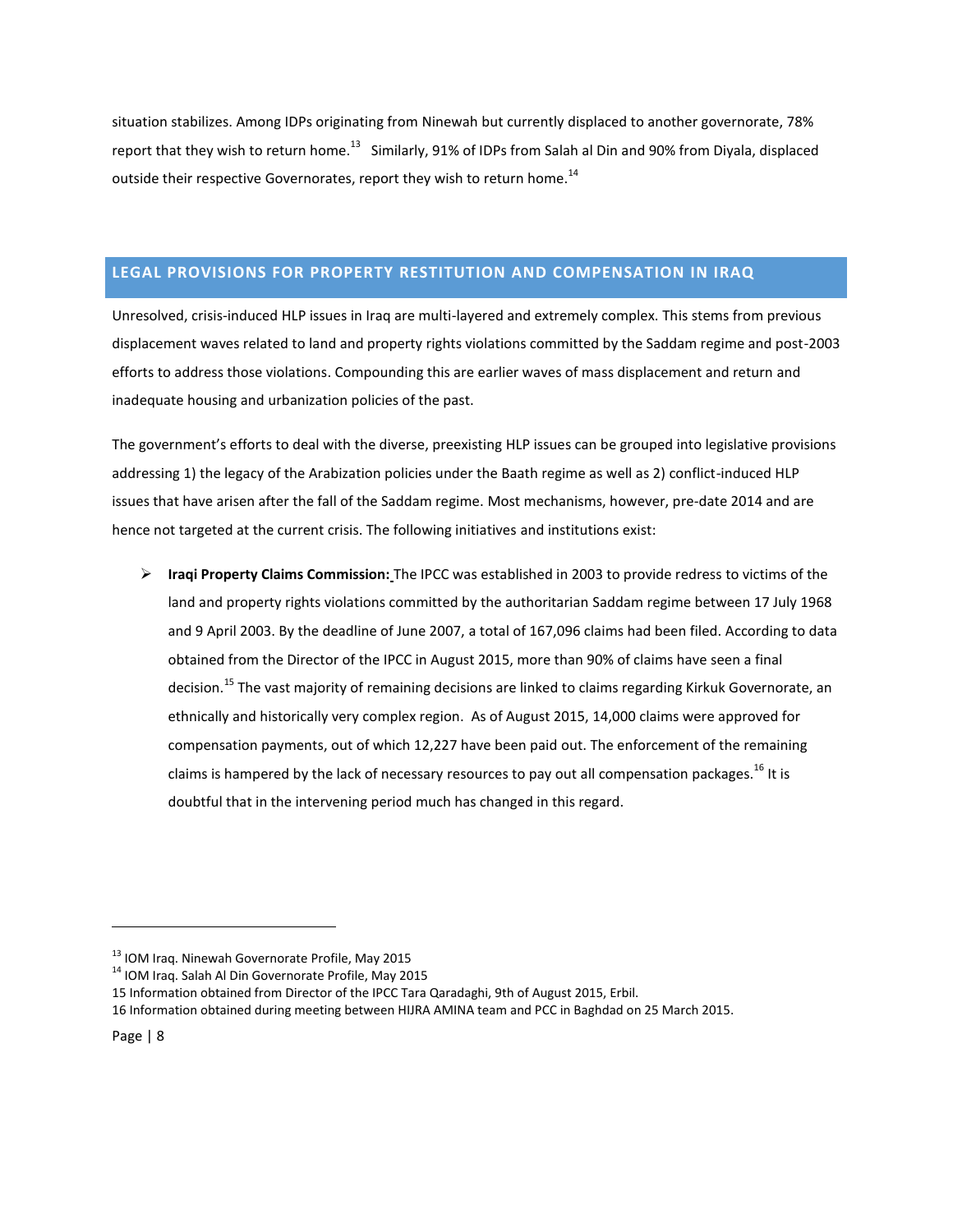- **Council of Ministers Decree number 262 of 2008**: The decree catered for the immediate financial needs of returnees by granting 1 million Iraqi dinars (approx. US\$850 $^{17}$ ) to each displaced family returning to their place of origin, provided that their official displacement record was written-off. It also granted a sixmonth rent assistance of 300,000 Iraqi dinars (approx. US\$252) per month for displaced families occupying houses of returnees in Baghdad, provided that they vacate those houses.
- **Prime Minister Order 101 of 2008:** This order stipulated that secondary occupants of houses belonging to displaced population are considered as participants in such displacement and must hence vacate those houses and its contents within one month as of 1 August 2008. In accordance with the order, the Ministry of Migration and Displacement (MoMD) established three Return Assistance Centers (RACs) to facilitate the recovery of property of returning families in Baghdad (Khark and Resafa) and Diyala respectively. As of February 2011, 3,800 properties which had been subject to secondary occupancy had been restored to their original owners.<sup>18</sup> However, it remains to be fully verified if these Centres are still active.
- **Cabinet Order 54 of 2009:** The order established committees <sup>19</sup> in Diyala Governorate (particularly effected by post-2006 sectarian violence) to support 27,500 returnee families from Diyala through funding reconstruction and provision of basic services, including compensation grants for damaged houses and provisions of legal aid to obtain identity documents and recover property.<sup>20</sup> A total of 3,000 housing units were built in 2009 and 20,000 temporary jobs in Diyala were provided for IDPs. In addition, UNHCR and the GoI established "Protection and Assistance Centres" which included mobile teams providing services throughout the country, and seven "Return, Integration and Community Centres" in Baghdad and Diyala<sup>21</sup>, which are however no longer operational.

<sup>17</sup> UNHCR Factsheet Iraq, August 2010. http://www.refworld.org/docid/4ca992a12.html

<sup>18</sup> UN Human Rights Council, *Report of the Representative of the Secretary-General on the Human Rights of Internally Displaced Persons, Walter Kälin : addendum : high-level conference on "Ten years of the Guiding Principles on Internal Displacement achievements and future challenges" (Oslo, 16 and 17 October 2008): summary of the Conference Chair*, 11 February 2009, A/HRC/10/13/Add.3, available at: [http://www.refworld.org/docid/49abc00d2.html,](http://www.refworld.org/docid/49abc00d2.html) p.8

<sup>&</sup>lt;sup>19</sup> Under the chairmanship of the Head of the Implementation and Follow-up Committee for National Reconciliation <sup>20</sup> UN Human Rights Council, *Report of the Representative of the Secretary-General on the Human Rights of Internally Displaced Persons, Walter Kälin : addendum : high-level conference on "Ten years of the Guiding Principles on Internal Displacement achievements and future challenges" (Oslo, 16 and 17 October 2008): summary of the Conference Chair*, 11 February 2009, A/HRC/10/13/Add.3, available at: [http://www.refworld.org/docid/49abc00d2.html,](http://www.refworld.org/docid/49abc00d2.html) p.8  $21$  ibid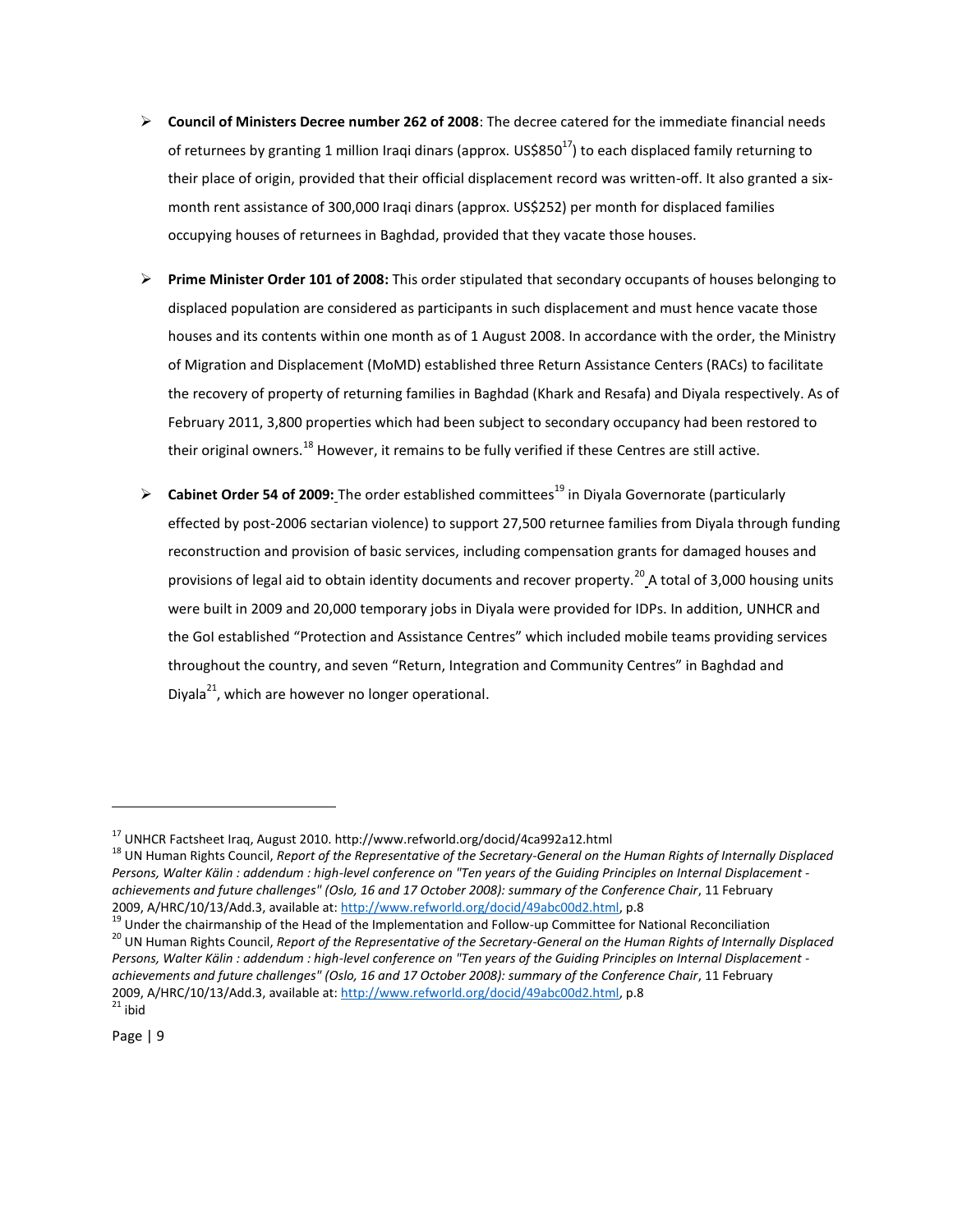- **Law No. 20 of 2009: Compensating the Victims of Military Operations, Military Mistakes and Terrorist**  Actions: The law applies retroactively from 2003<sup>22</sup> and foresees Compensation payments for death, disability, and temporary injuries to victims of military operations, including compensation for property rights violations. The Central Committee to Compensate Victims of Combat Operations and Military Mistakes and Terrorist Operations (CCCV), was formed by the Iraqi government to accept applications from beneficiaries, and subsequently opened branches in most provinces, including the KRG.<sup>23 24</sup> The total amount paid in compensation to victims of terrorist acts until January 2013 was 370 billion Iraqi dinars USD \$259 million.<sup>25</sup>
- **Current crisis**: To prevent the loss of ownership of properties usurped by Daesh, the Iraq Ministry of Justice "locked the land registry and suspended all transfers and registration of property ownership in cities and areas under Daesh control, particularly in Ninewah and Salah al Din Governorates"<sup>26</sup> in August 2014. They further declared all new transfers of ownership and registration of real estate in Anbar, Salah al Din and Ninewah areas under Daesh control as void.

Anecdotal evidence further suggests that Committees implementing Order 262 and 101 are active in several Governorates, including Ninewah and Diyala. In addition, several Committees are reported to be up and running to implement the 2009 Law No. 20 (the "Compensation Law") in Diyala and Salah al Din. However, no data exists on number of claims, decisions, and enforcement and it is unclear whether any substantial enforcement is taking place. In addition, the Baghdad-steered Committees have limited influence in the KRI.

# <span id="page-10-0"></span>**ASSESSMENT RESULTS**

<sup>&</sup>lt;sup>22</sup> UN Commission on Human Rights, *The use of mercenaries as a means of violating human rights and impeding the exercise of the right of peoples to self-determination.*, 27 March 1998, E/CN.4/RES/1998/6, available at: [http://www.refworld.org/docid/3b00f0c64.html,](http://www.refworld.org/docid/3b00f0c64.html) p18

<sup>&</sup>lt;sup>23</sup>ICRC. July 2013. "ICRC and the Missing file in Iraq - Questions and Answers For Families of Missing Persons", available online at [http://familylinks.icrc.org/en/Pages/Countries/Country%20pages%20ressources/Missing%20Persons\\_Q%20and%20A\\_%20Final](http://familylinks.icrc.org/en/Pages/Countries/Country%20pages%20ressources/Missing%20Persons_Q%20and%20A_%20Final%20update_24.07.13.pdf) [%20update\\_24.07.13.pdf.](http://familylinks.icrc.org/en/Pages/Countries/Country%20pages%20ressources/Missing%20Persons_Q%20and%20A_%20Final%20update_24.07.13.pdf)

 $\frac{1}{24}$  Al-Monitor. 17<sup>th</sup> April 2013. "Iraq pays \$300 million to Terror Victims", available online at [http://www.al](http://www.al-monitor.com/pulse/originals/2013/04/iraq-terrorism-compensation-victims.html#ixzz4GkGpb2ri)[monitor.com/pulse/originals/2013/04/iraq-terrorism-compensation-victims.html#ixzz4GkGpb2ri](http://www.al-monitor.com/pulse/originals/2013/04/iraq-terrorism-compensation-victims.html#ixzz4GkGpb2ri)  $25$  ibid

<sup>&</sup>lt;sup>26</sup> Al Shorfa. 29<sup>th</sup> August 2014. 'Iraq clamps down on ISIL's illegal land grab', available online a[t http://mawtani.al](http://mawtani.al-shorfa.com/en_GB/articles/iii/features/2014/08/29/feature-02)[shorfa.com/en\\_GB/articles/iii/features/2014/08/29/feature-02](http://mawtani.al-shorfa.com/en_GB/articles/iii/features/2014/08/29/feature-02)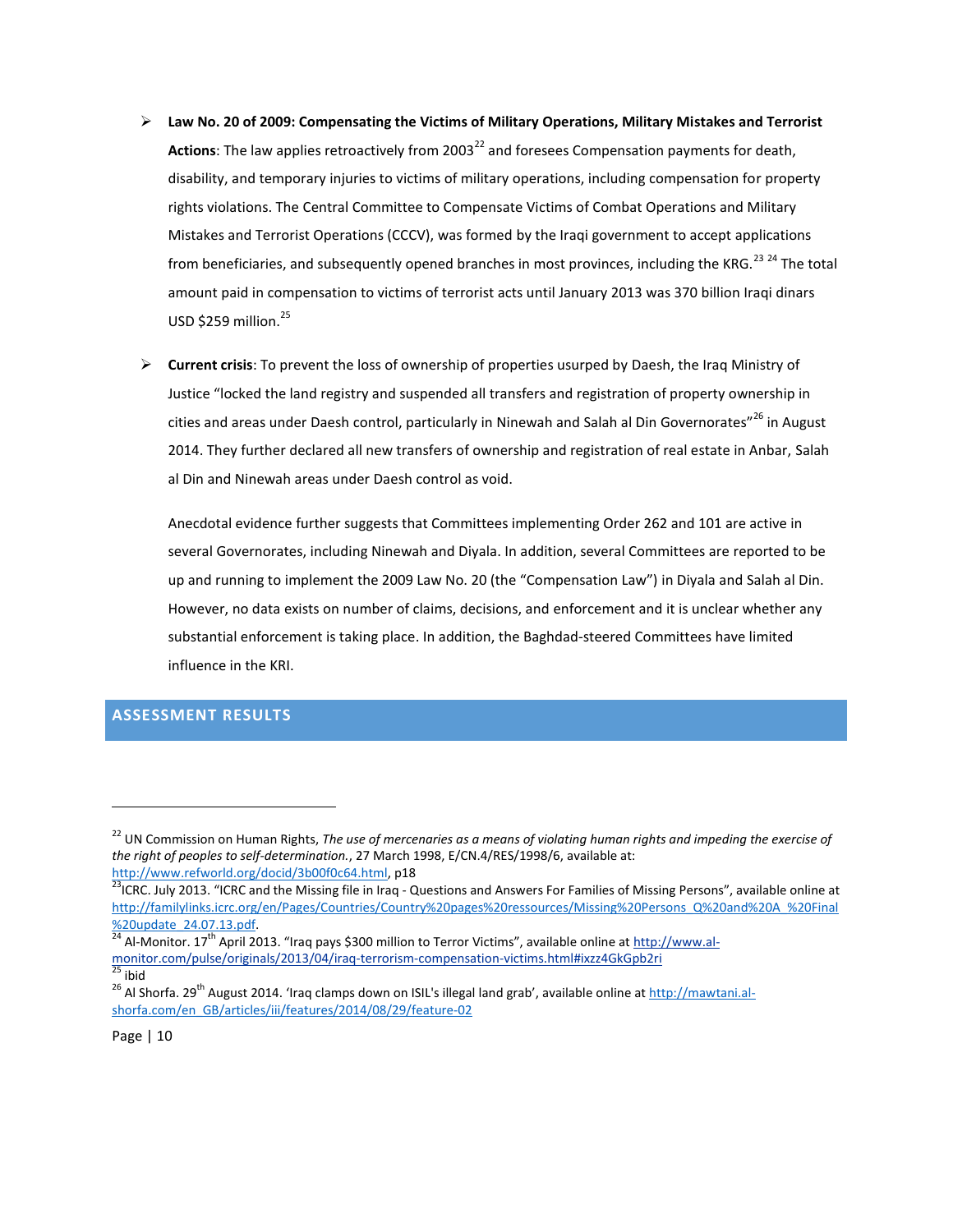In what follows, the main findings of the preliminary assessment will be presented. Throughout the assessment, there was a high-degree of similarity in the responses of both returnee-respondents and key informants. This level of agreement adds reliability to findings and suggests that both individuals and communities are experiencing the same pressures. Where relevant, it is indicated whether data comes from returnees or key informants.

# <span id="page-11-0"></span>**1. HIGH DEGREE OF INFORMAL PROPERTY RIGHTS BEFORE 2014**

In order to understand which documents returnees in the assessed areas were likely to have possessed before their displacement, respondents were asked to indicate the main type of registration for 1) residential, 2) commercial and 3) agricultural properties before the 2014 displacement crisis. Returnees answered as to their own situation (i.e. their own properties and how they had been registered), while key informants answered on behalf of their community (i.e. most prevalent registration types per type of property).

Findings suggest that the percentage of people who formally registered their residential property with the government varies depending on the region. While a majority of returnees in Diyala (65%) and Salah al Din (85%) reported to have formally registered their residential property with the Real Estate Registry, only **10%** did so in Ninewah. Instead, the vast majority (85%) of respondents from Ninewah indicated having opted for informal alternatives with regards to registering residential property, predominantly making use of informal buyer-seller contracts.



Overall, formal registration of commercial property was reported as being less common than formal registration of residential property. While the findings suggest that most people officially registered commercial property in Salah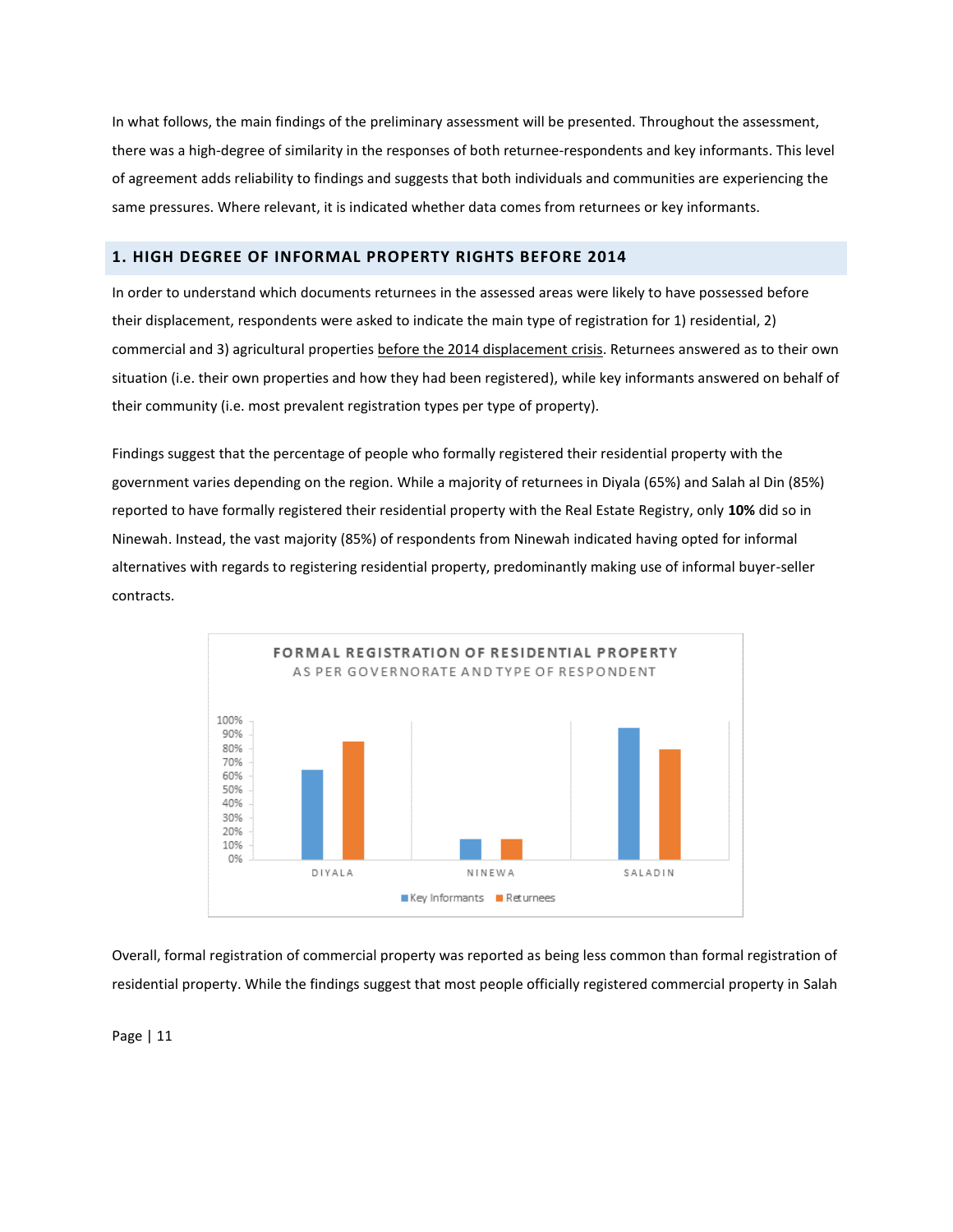al Din (60%), only a small minority seem to have done so in Ninewah (20%) and Diyala (12.5%) prior to the 2014 displacement crisis.



Likewise, formal registration through state institutions of agricultural property was reported at only 50% and 45% in Salah al Din and Ninewah respectively, and as particularly uncommon in Diyala (20% of returnee respondents and 5% of key informants). In all other cases, property registration was reported to be informal, using only a contract between buyer and seller, or under the supervision of local community leaders.



This prevalent informality needs to be clearly considered in designing any potential intervention to reestablish HLP rights in areas of return. Importantly, policy makers must take into consideration that informal registration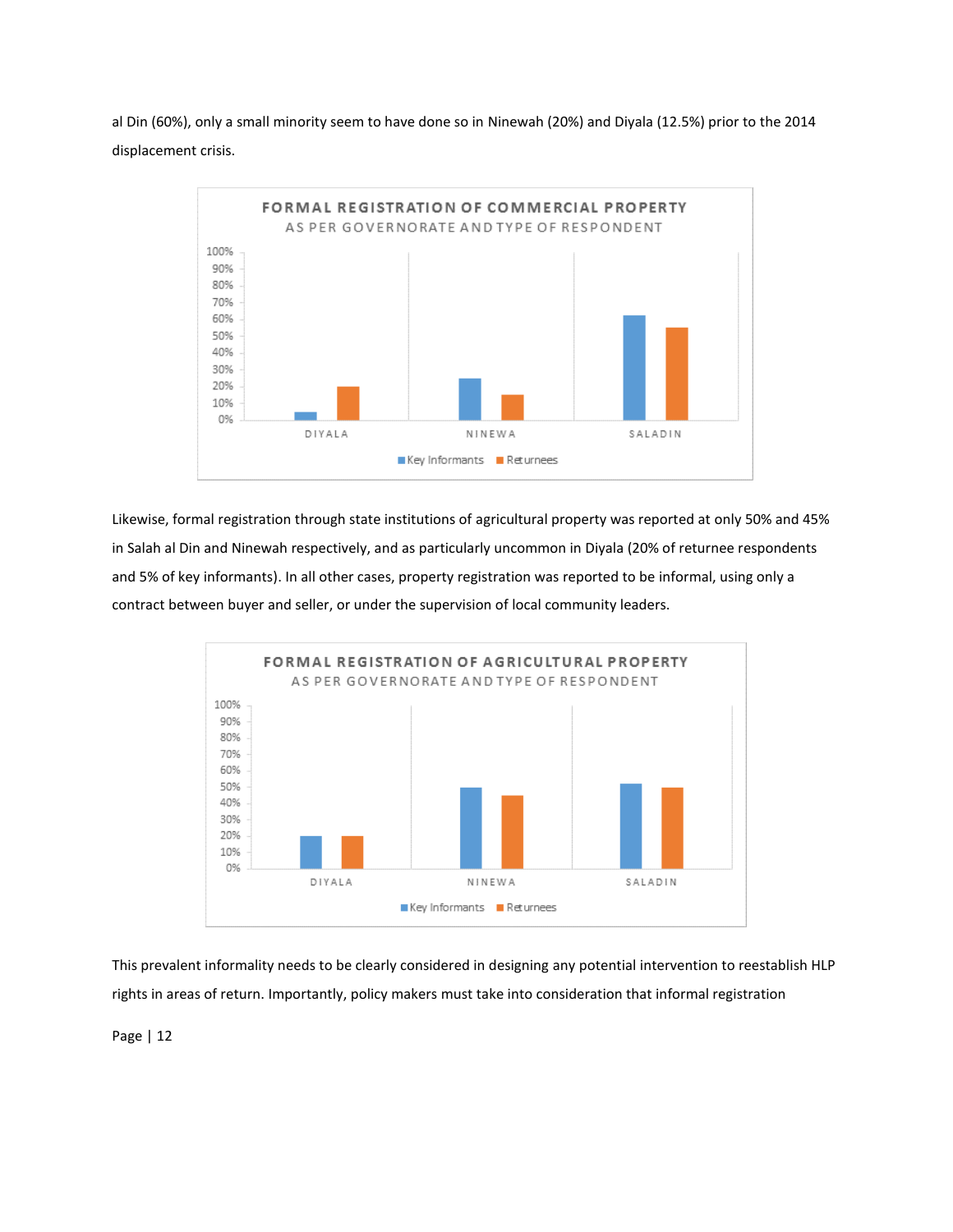processes based on community validation might, in certain cases, be of greater importance than formalized property rights validated by the Real Estate Registry. Therefore, a restitution scheme based only upon the possession of formal documents *before* the 2014 crisis would not provide a solution to those who never formally registered their land and/or property.

# <span id="page-13-0"></span>**2. WIDESPREAD PROPERTY DAMAGE AND DESTRUCTION**

Findings clearly show that damage and destruction to private, public and religious/cultural property in the wake of the 2014 displacement crisis is pervasive and profound in all three of the assessed governorates. Secondary sources confirm that Anbar, Salah al Din, Ninewah and Diyala Governorates have experienced the most widespread destruction and looting of private as well as public property since the beginning of the current displacement crisis.<sup>27</sup> In spite of this, 93% of returnee respondents stated that their return movement was intended to be permanent.

# *Damage and destruction of private property*

Concretely, 90% of respondents declared that private properties had been **damaged**, while another 74% reported the **total destruction** of private property. Total destruction of private property was more frequently reported by key informants (86%), who reported on community dynamics, than by returnee respondents (63%), who reported on the destruction of their own private property.

Returnee-respondents reported high levels of total destruction of private property in Ninewah (90%) and Salah al Din (78%) but markedly less so (5%) in Diyala. In all three governorates both damage and destruction was mainly attributed to Daesh however, a significant number of respondents in Diyala (34%) also explained this to be a consequence of fighting between various armed groups (especially between the ISF/allied forces and Daesh).

<sup>&</sup>lt;sup>27</sup> See, inter alia, UNDP's Recovery and Stabilisation Needs Assessment Reports for Amerli (Salah Al Din), Tikrit (Salah Al Din), Newly Liberated Areas in Ninewah, Sinjar District (Ninewah), Al Sa'adiyah (Diyala) and Ramadi (Anbar), published in 2015 and 2016.

Page | 13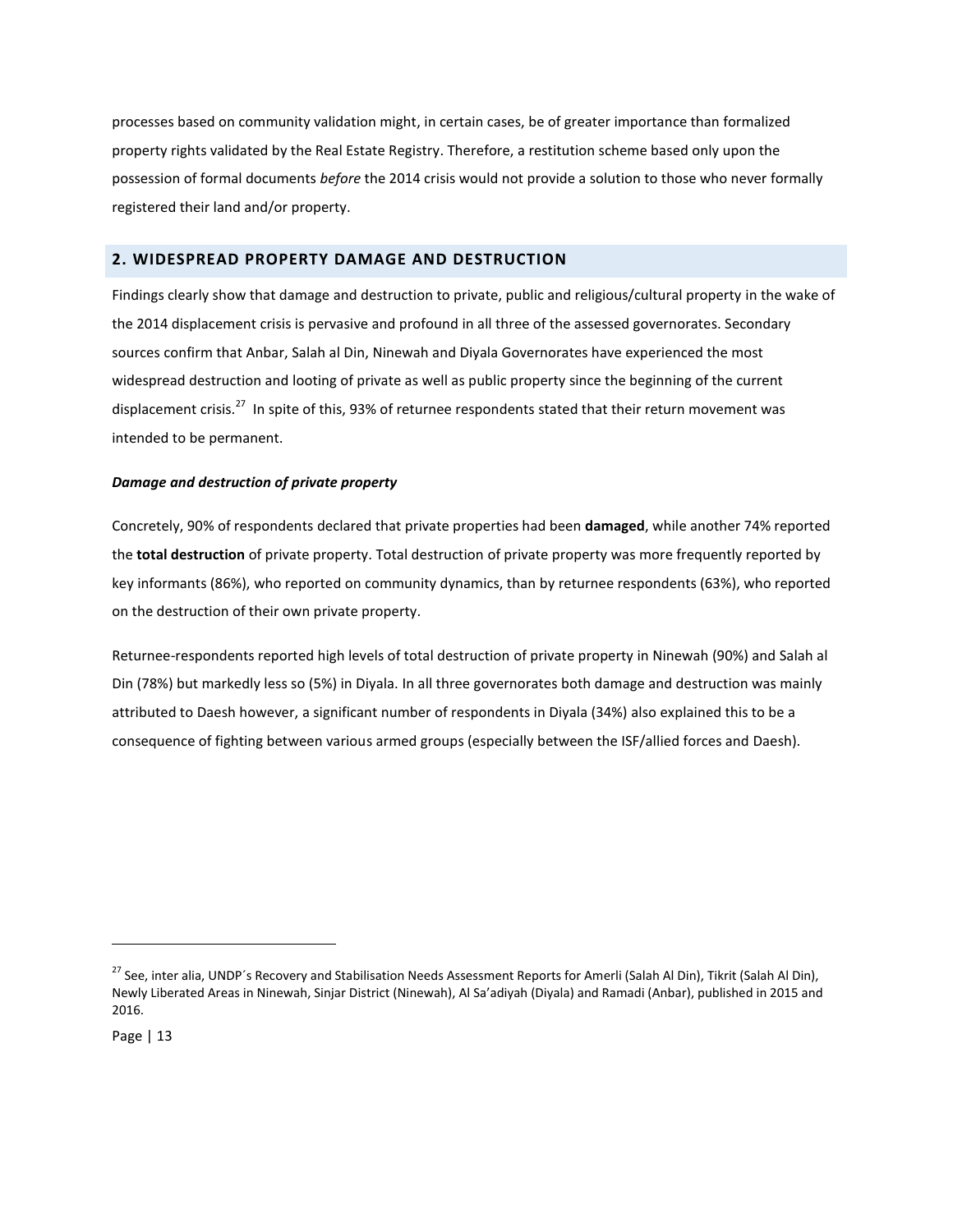

An overwhelming majority of returnees (96%) reported that they were initially unable to re-access and use reside their private property upon their return. Key informants exactly mirrored this number across all three Governorates, with 96% of them reporting that returnees in their communities had been unable to re-access their private property without additional support from community members and security forces.

Across governorates, all returnee respondents from Diyala and 80% of returnees from Ninewah indicated that they returned to their home communities. However in Salah al Din, only 52.5% of returnee respondents reported being able to do so.

#### *Damage and destruction of public property*

Looting of public property was reported at an overall rate of 77% across all three Governorates and was almost exclusively attributed to Daesh. Similarly, close to 80% of both returnees and key informants reported damage to public property and almost as many, 73% and 74% respectively, stated that public property had been totally destroyed for which, once again, Daesh was ascribed as the main perpetrator. As a consequence of high levels of damage and destruction across the board, all respondents Salah al Din and Diyala and more than 80% from Ninewah reported that they had no access to public properties in their respective areas of return.

#### *Damage and destruction of cultural / religious property*

Similar to private and public property, cultural and religious facilities have also been affected by looting, damage and wholesale destruction. In Salah al Din, 75% reported the total destruction of cultural/religious property, followed by 50% in Diyala and 22% in Ninewah. Across all governorates, this was reportedly caused by Daesh and, to a lesser extent, as a consequence of fighting between various armed groups. Overall, 72% of respondents reported that they had not been able to access cultural/religious property in their area of return.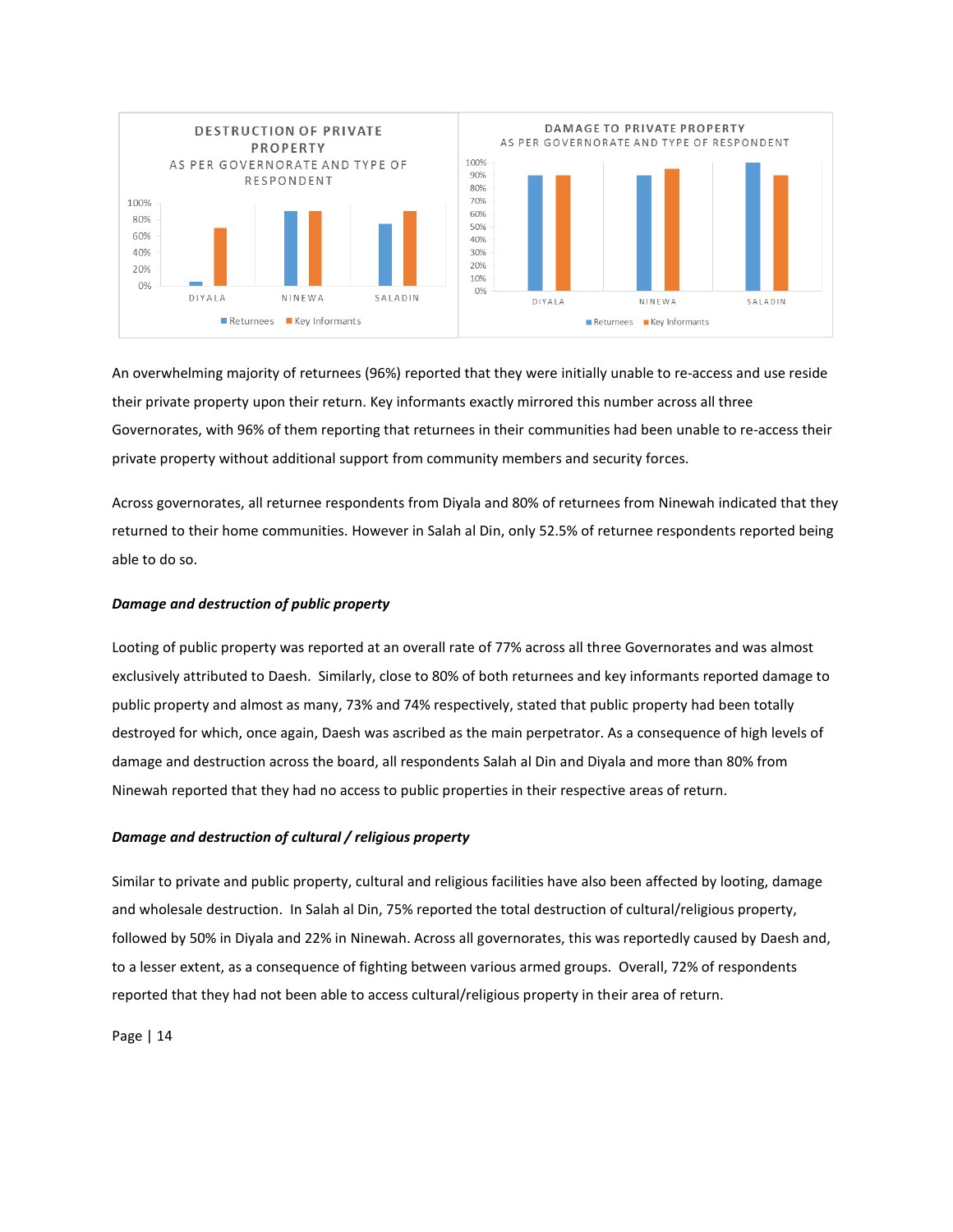# <span id="page-15-0"></span>**3. HIGH PREVALENCE OF SECONDARY OCCUPATION**

#### **Secondary occupation of private property**

According to IOM's 2015 assessment, secondary occupation in Daesh-held territory was extremely high, with as many as 89% of IDPs included in the study outlining how they their houses had been confiscated and new occupants had moved in. **During this assessment, however, secondary occupation of private property was only reported by respondents from Salah al Din, where it was indicated to be a major problem.** Indeed, nearly 2 in 3 (64%) of respondents from Salah al Din declared that secondary occupation of private property was taking place (62.5% of key informants and 60% of returnees). Generally, secondary occupation was attributed to either armed groups (45%), or other IDPs/Returnees (55%). In stark contrast, secondary occupation of private property was reported as virtually non-existent in Ninewah, reported by only 1 key informant, and not at all in Diyala (0%).



## **Occupation of public property**

Occupation of public property in return areas was reported by about half (48%) of all respondents, most commonly taking place in Salah al Din (58%) followed by Diyala (50%) and Ninewah (22, 5%). The occupation of public properties was almost entirely attributed to armed groups across all three governorates.

## **Occupation of Cultural and Religious property**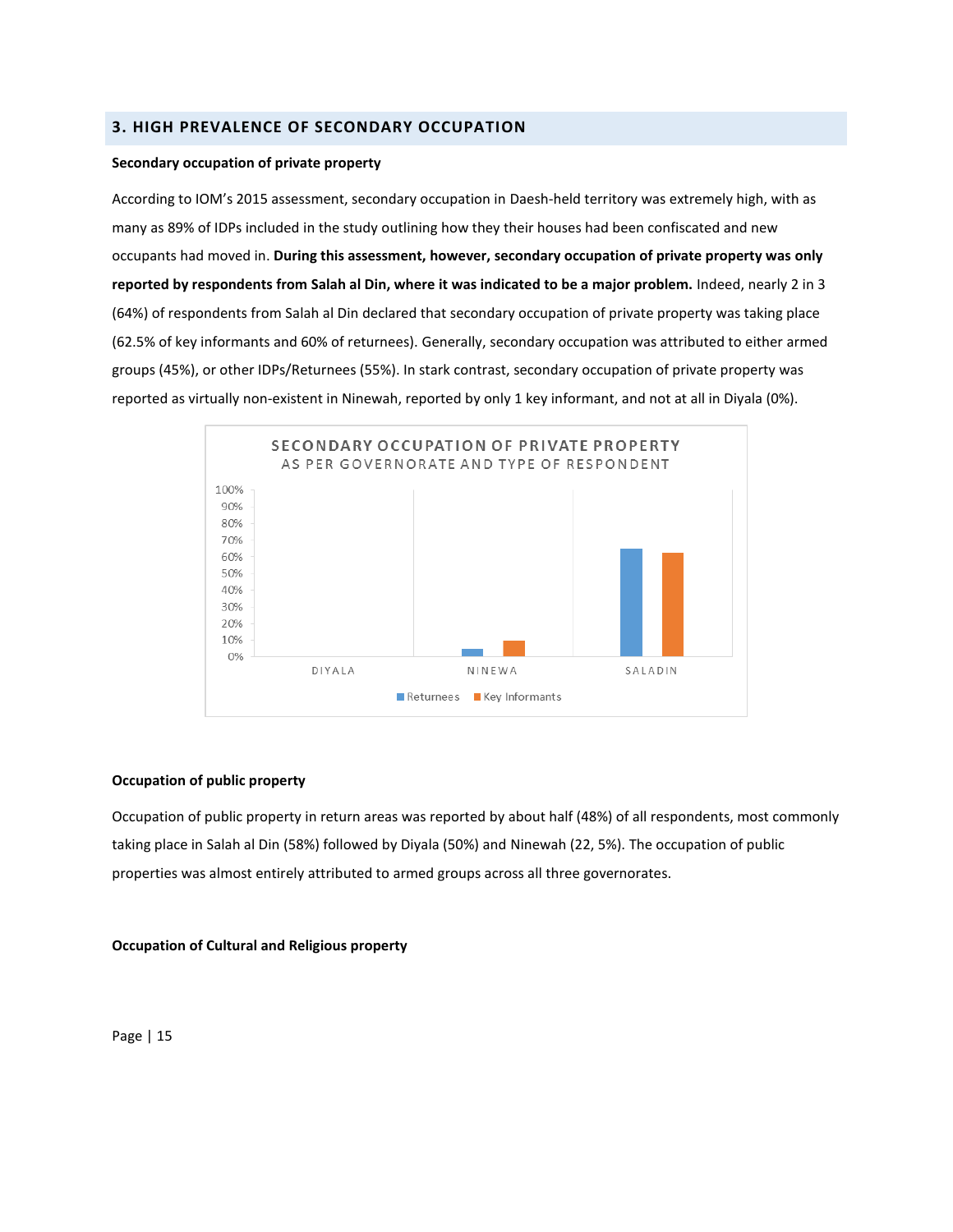Occupation of cultural and religious property in areas of return was reported by 33% of all respondents. In Diyala nearly half (48%) declared that cultural/religious property had been used by various military groups as a base from where to conduct operations. In Salah al Din, roughly 1 in 4 (26%) of respondents reported the occupation by cultural and religious property by other IDPs/returnees who had remained without access to any other housing solution**.**

# <span id="page-16-0"></span>**4. PREVALENCE OF MINES AND IEDS IN PROPERTY**

Despite indicating the support of local authorities and security forces, **22%** of all respondents reported that mines and IEDs still remain in either/and private, public as well as cultural and religious property across all three governorates.

Significantly, returnees reporting on whether or not their own private property had been affected by mines or explosives generally responded negatively. The figure was highest in Salah al Din with 15% and lowest in Diyala with 0%. Among key informants reporting on wider community dynamics, the problem was seen as more prevalent, with 65% of key informants from Salah al Din reporting that the presence of mines and explosives in private property was a serious concern (see table below).

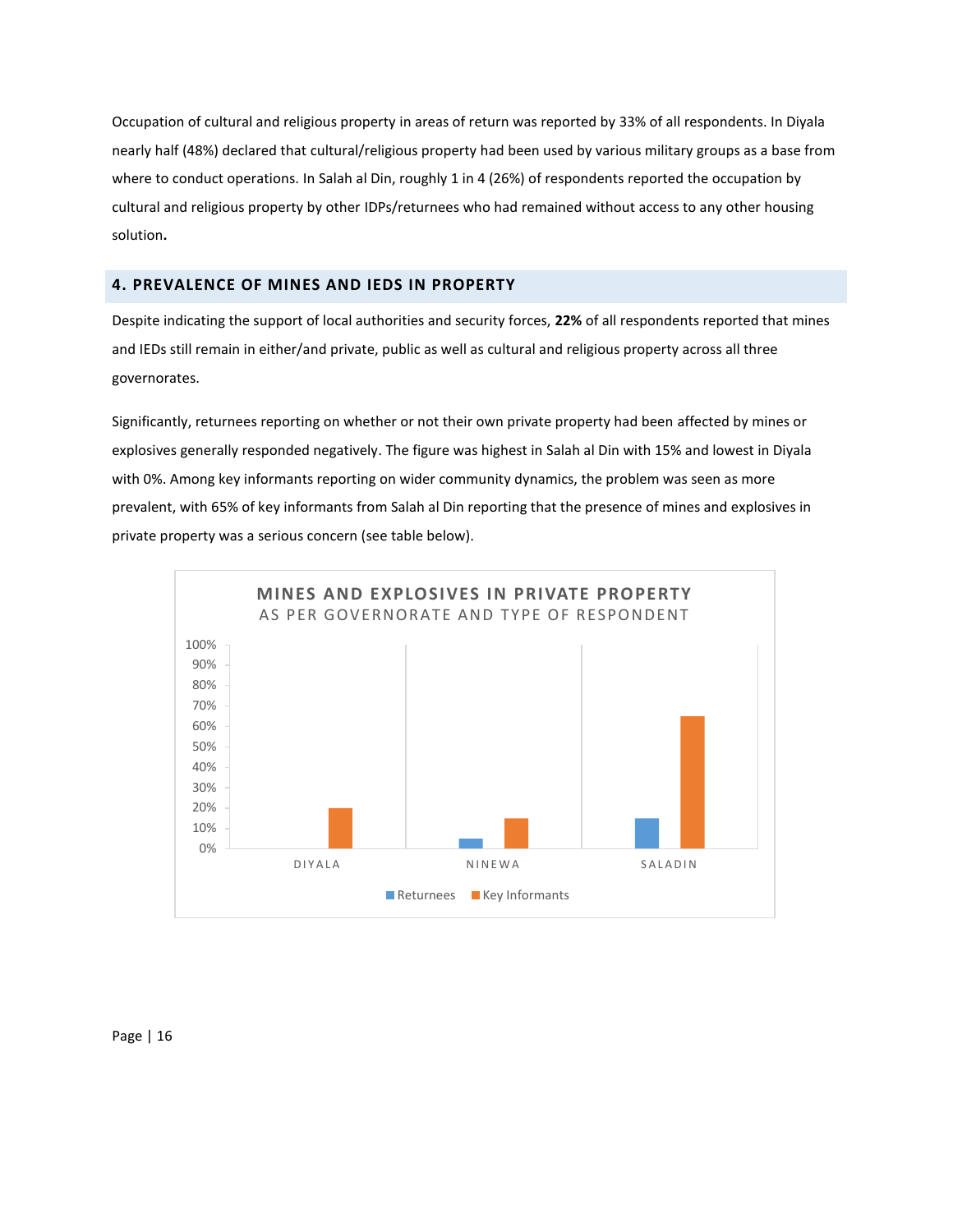With most of the planting of IEDs and explosives attributed to Daesh, findings confirm reports of the group´s tactic to systematically rig private and public property with IEDs before retreating. <sup>28</sup> This phenomenon of **pervasive IED cover** has been documented in nearly all cities Daesh has retreated from, including Ramadi<sup>29</sup> and Fallujah in Anbar Governorate and Tikrit in Salah al Din Governorate.<sup>30</sup> Indeed, the governorate reported to be most affected by mines and IEDs across private, public and cultural/religious property was reported to be Salah al Din (see table above). In Diyala however, all respondents reported that mines and explosives in public, cultural or religious property are not an issue. While respondents did not report the presence of mines and explosives in private properties as a major issue, secondary sources have preemptively flagged the extensive booby trapping as one of the many challenges to face Ninawa's capital Mosul upon its liberation.<sup>31</sup>

# <span id="page-17-0"></span>**5. DAMAGE AND DESTRUCTION OF PROPERTY RECORDS**

Around a third (36 %) of all respondents reported that property records and/or the official property registration process had been damaged since the beginning of the 2014 crisis.

In total, about 35% of all respondents indicated that property records had been damaged, dispersed or completely destroyed as a deliberate act of various armed groups, predominantly Daesh. Damage and destruction of property records was reported most extensively from Diyala (reported by 50% of respondents), closely followed by Ninewah (reported by 35%) and least prevalent in Salah al Din (reported by 10%).

# <span id="page-17-1"></span>**6. ILLEGAL SALES OF PROPERTY**

Respondents also indicated that confiscated private property has been illegally sold and rented to other parties across all three Governorates. This was reported by 82.5% of respondents in Ninewah, with the vast majority reportedly carried out by Daesh. 50% of key informants in Diyala declared that illegal sales had taken place, while only 10% of respondents from Salah al Din stated that this was the case. All respondents across Governorates unequivocally pointed to Daesh as the group behind these activities.

[http://www.pri.org/stories/2016-06-28/photos-iraqi-security-forces-retake-fallujah-ISIL-militants](http://www.pri.org/stories/2016-06-28/photos-iraqi-security-forces-retake-fallujah-isis-militants)  $31A$ ssyrian International News Agency (AINA).  $31<sup>st</sup>$  July 2016. "Driving ISIS Out of Iraq", available online at <http://www.aina.org/news/20160731110910.htm>

Page | 17

 $28$  The National. 12<sup>th</sup> June 2016. "Thousands escape ISIL in Iraq and Syria", available online at <http://www.thenational.ae/world/middle-east/thousands-escape-isil-in-iraq-and-syria>

<sup>&</sup>lt;sup>29</sup> The National Post. 27<sup>th</sup> December 2016. "ISIL puts up heavy fight with suicide bombers, snipers and booby traps as Iraqi forces advance on Ramadi", available online at [http://news.nationalpost.com/news/world/israel-middle-east/isil-puts-up](http://news.nationalpost.com/news/world/israel-middle-east/isil-puts-up-heavy-fight-with-suicide-bombers-snipers-and-booby-traps-as-iraqi-forces-advance-on-ramadi)[heavy-fight-with-suicide-bombers-snipers-and-booby-traps-as-iraqi-forces-advance-on-ramadi](http://news.nationalpost.com/news/world/israel-middle-east/isil-puts-up-heavy-fight-with-suicide-bombers-snipers-and-booby-traps-as-iraqi-forces-advance-on-ramadi) <sup>30</sup> PRI. 28<sup>th</sup> June 2016. " Iraqi security forces retake Fallujah from ISIS militants", available online at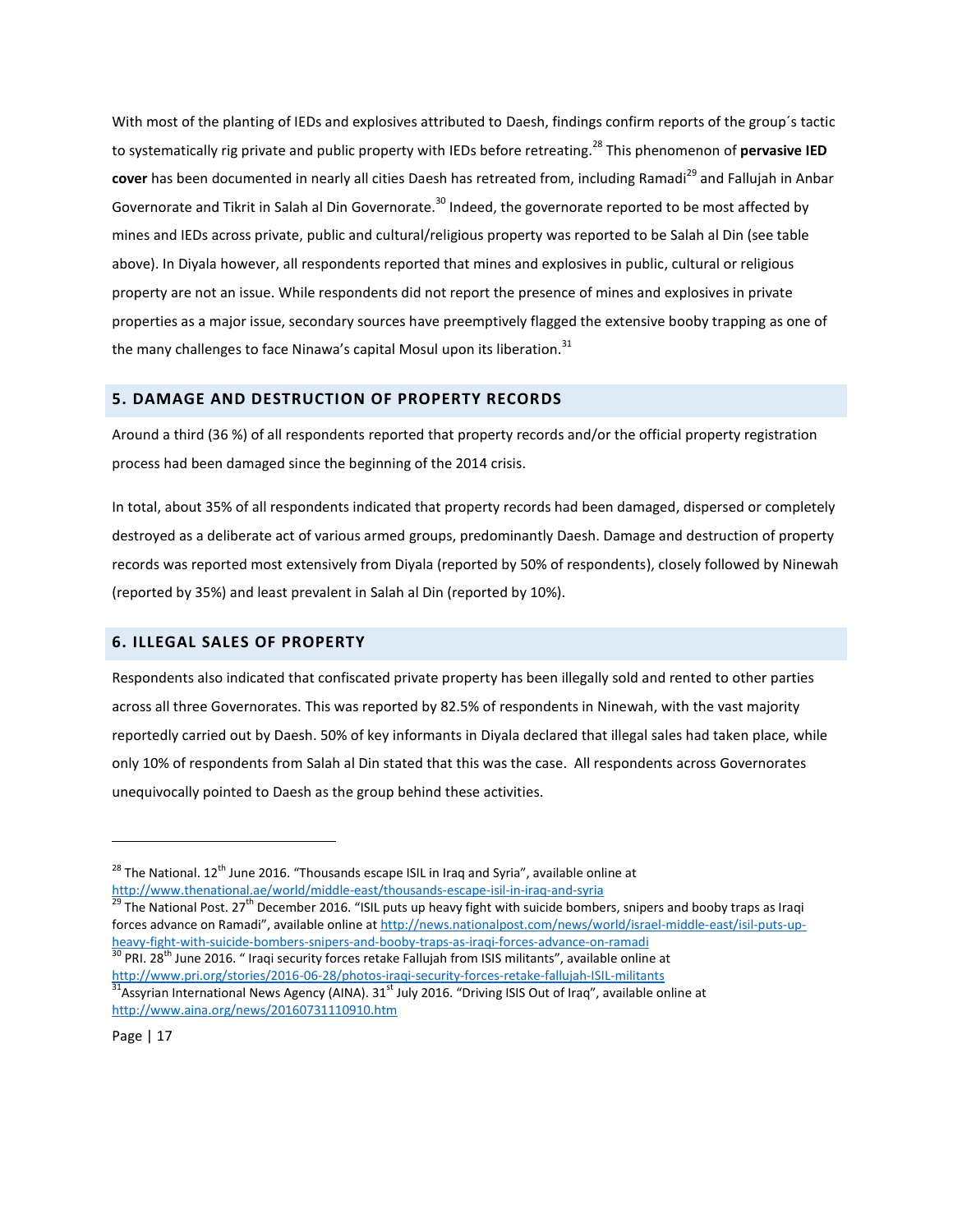

# <span id="page-18-0"></span>**7. CREATION OF NEW PROPERTY AND LAND INSTITUTIONS**

Findings indicate the emergence of new property/land management institutions since the beginning of the 2014 displacement crisis. A notable 70% of respondents in Diyala highlighted that Daesh had created religious institutions to manage land and property issues in occupied areas, operating on the basis of group's interpretation of Sharia. Daesh has been reported to run property registration and administration departments in areas under their control, including the issuance of property documentation.<sup>32</sup>

Respondents from Salah al Din and Ninewah further highlighted the increased importance of informal and community channels to register and manage property. The resulting reliance on informal structures is likely to have consequences in the assessed areas of return, in spite of their utility as intermediate conflict prevention mechanisms.

# <span id="page-18-1"></span>**8. CHANGES TO PROPERTY DISPUTE RESOLUTION MECHANISMS**

Findings also show that dispute resolution dynamics throughout the assessed areas have significantly changed post-2014 as the Iraqi government's weakened institutional capacity has led to the emergence of a number of new dispute resolution bodies at the local level - from political and religious to informal.

Prior to the 2014 crisis, **58%** of respondents indicated that it was official bodies of the GoI who were mainly facilitating property dispute resolution across the three assessed Governorates. A notable exception in this regard

Page | 18

<sup>&</sup>lt;sup>32</sup> IOM. 2015. "A preliminary assessment into housing, land and property issues caused by the 2014 displacement crisis in Iraq".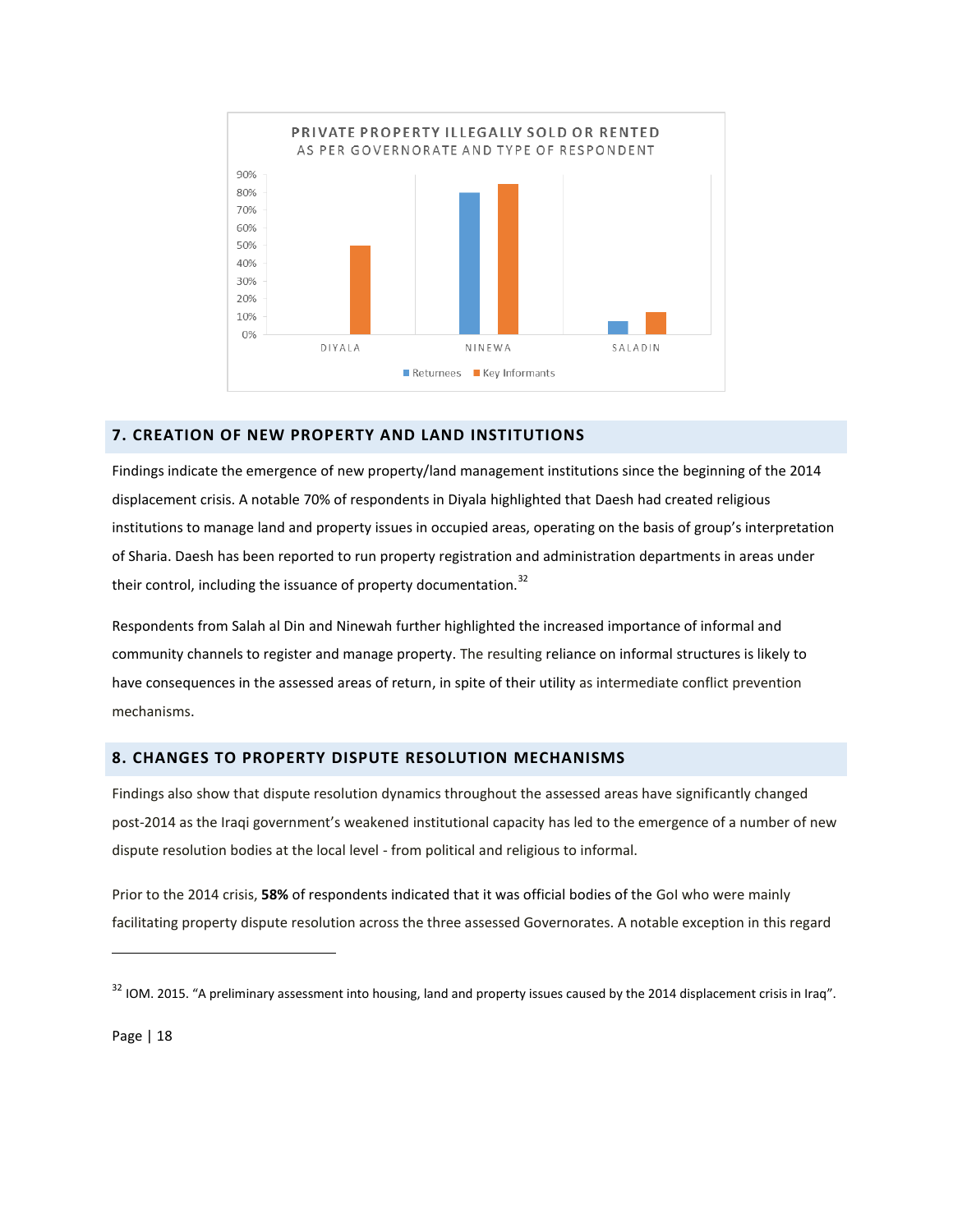was Diyala where religious bodies were identified as a commonly used alternative to official channels even before 2014. In a few cases, notably in Salah al Din, informal/tribal dispute resolution mechanisms were also highlighted as a complementary forum for dispute resolution.

#### **Emergence of new dispute resolution mechanisms**

Dispute resolution dynamics throughout the investigated areas have significantly changed post-2014. In Ninewah, all respondents expressed that the GoI had been the main channels to solve property disputes prior to the 2014 conflict, however now 25% (1 in 4) report that the KRG had taken over this role. Another 25% emphasized the new primary importance of religious bodies for dispute resolution. Likewise, in both Salah al Din and Diyala, there was a significant increase – compared to pre-2014 - in the number of people turning to tribal leaders to settle their disputes.

#### **Ineffective HLP-dispute resolution mechanisms**

Overall, the general trend suggests an increased fragmentation of legitimacy leading to the creation of a multitude of actors engaging in dispute resolution. 52% of the Ninewah respondents said that they were not happy with newly established alternatives to the GoI as a provider of dispute resolution mechanisms. The same was reported by 37% and 27% of respondents in Diyala and Salah al Din respectively. Overall, about half of the respondents in all three governorates declared that the current property dispute resolution mechanisms, i.e. those established in the absence of formal alternatives, were ineffective. Discontent with current mechanisms was most pronounced in Ninewah (52.5%), followed by Diyala at 37.5% and Salah al Din at 27.5%.

Responding to why such shifts have taken place, a majority of respondents from all three governorates pointed to the damage to the formal land and property administration system. This was reiterated by respondents from Salah al Din, explaining that the closure of property registration offices had made it difficult, if not impossible, to seek dispute resolution via state/institutional formal channels (civil courts).

#### **Lack of awareness about the IPCC / Committees amongst respondents**

Overall, respondents were unaware of the work of the **Iraqi Property Claims Commission**. In Salah al Din, 17.5% of returnee respondents and 27.5% of key informants said that they are aware of community members having pending claims before the IPCC. In Diyala, this the figure rises to 50% of returnees and 50% of key informants. However, not a single respondent in Ninewah knew of a community member with a pending claim at the IPCC.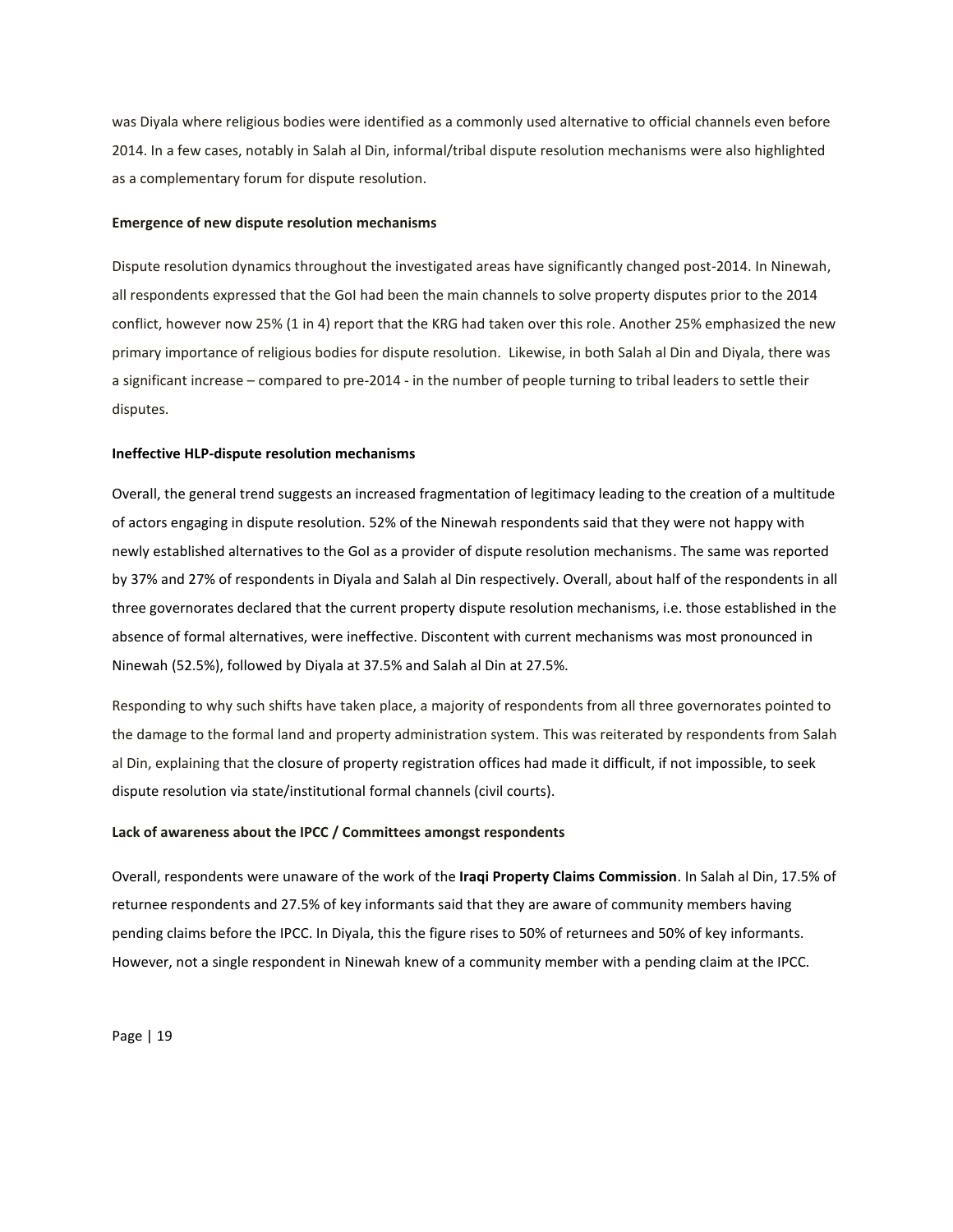Across all governorates, respondents had no knowledge of the Order 262 committee, the order 101 committee or the 2009 Law No.20 Committee. Responses varied from "we are unaware of these committees actively working in our area" to "we have never heard of these committees before". Respondents also strongly voiced the complaint that no law has been established to address issues post 2014.

This finding indicates that returnees and other populations have limited access to information, and thus limited access to redress and justice. It further highlights the need for efforts to improve the access to information as well as the provision of compensation/restitution to those affected by displacement-induced HLP rights violations.

# <span id="page-20-0"></span>**9. INCREASE IN PROPERTY DISPUTES**

Several respondents indicated that property disputes occurred following return to retaken areas. In particular, 32% of respondents from Diyala Governorate reported such an increase to be the case. Most pointed to the lack of established and trusted institutional channels to settle property disputes as the main cause for this increase. Further, attention was drawn to the fact that the Daesh-occupation and the the subsequent military campaign to re-take territory had caused a new wave of property disputes. This included secondary occupation and damage and loss of previous demarcation lines between properties. As a key informant from Balad district explained, "*disputes between individuals have increased and the main reason is because Daesh has used the lands, especially agricultural lands, for making and building trenches, so many former agricultural land borders have been lost.*" 33

# <span id="page-20-1"></span>**10. LOSS OF PERSONAL AND PROPERTY DOCUMENTATION**

All returnees (100%) covered by the assessment indicated that they still had their property documentation and ID/passports in possession. However, the impressions of key informants differed starkly: While 75% of key informants were confident that returnees in their communities still had access to their national documentation, this figured dropped to an alarming 38% when asked the same question about continued possession of property documentation. This finding indicates that lack of documentation among the displaced seems much more of a problem in the context of property documentation than national ID/passports.

Page | 20

<sup>&</sup>lt;sup>33</sup> Key informant in Balad, Salah al Din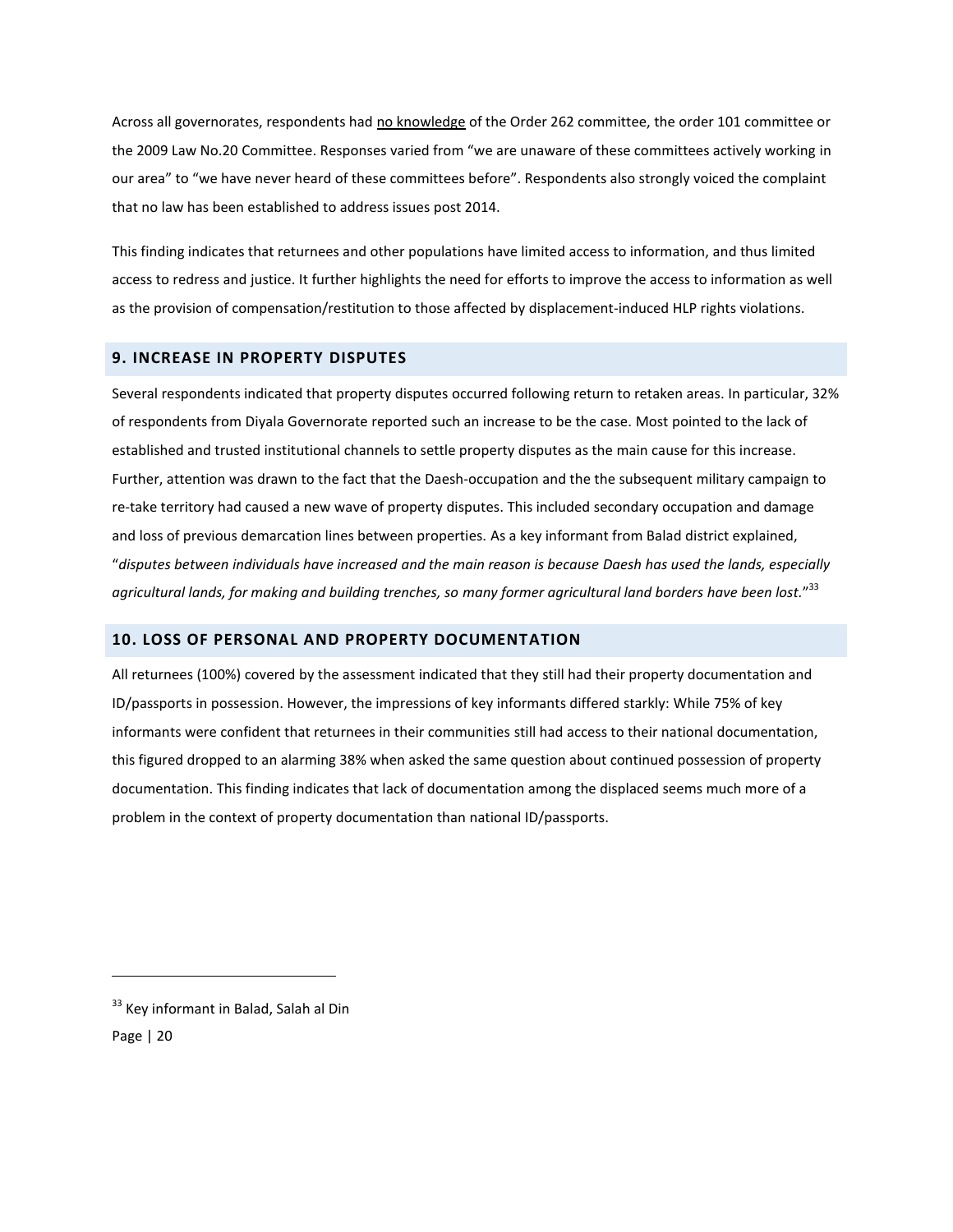

The lack of property documentation could complicate durable solutions to displacement as IDPs cannot prove official claims to what property they left behind. Even if returnees are able to access their property, the lack of documentation renders them vulnerable to property claims from others and/or forced eviction. This adds to the situation of IDPs who had no formal documentation to begin with. The loss of property documents poses particular challenges to subgroups of IDPs, such as single women and minorities, whose civil status or rights were not recorded to the same extent as other citizens' even prior to displacement.<sup>34</sup>

However, while many complained about local property offices being temporary closed, an overwhelming majority of both key informants and **r**eturnees believed that the recovery of personal documentation through institutional channels is possible.

# <span id="page-21-0"></span>**11. LACK OF DEDICATED HLP SERVICES AND SUPPORT IN RETURN AREAS**

To various extents, returnees in all areas declared that they had received some assistance from local authorities and security forces upon return, primarily in terms of mine clearance and rubble removal. Any property reconstruction efforts, however, have mainly been undertaken by the returnees themselves and most were unaware of any support services being provided in their areas of return. Consequently, a high number of respondents highlighted the need for increased government efforts to address HLP-issues and many negatively noted the lack of any long-term assistance strategy and the absence of compensation schemes. As expressed by a key informant from Baiji district, *"In my case, my properties have been looted and burned. My house has been totally destroyed. To this moment nobody has compensated me or supported me to recover what I have lost."<sup>35</sup>*

<sup>&</sup>lt;sup>34</sup> Brookings Institute and University of Bern. October 2008. "Protecting Internally Displaced Persons: A Manual for Law and Policymakers", [http://www.unhcr.org/50f955599.pdf,](http://www.unhcr.org/50f955599.pdf) p.158

<sup>&</sup>lt;sup>35</sup> Key informant in Baiji, Salah al Din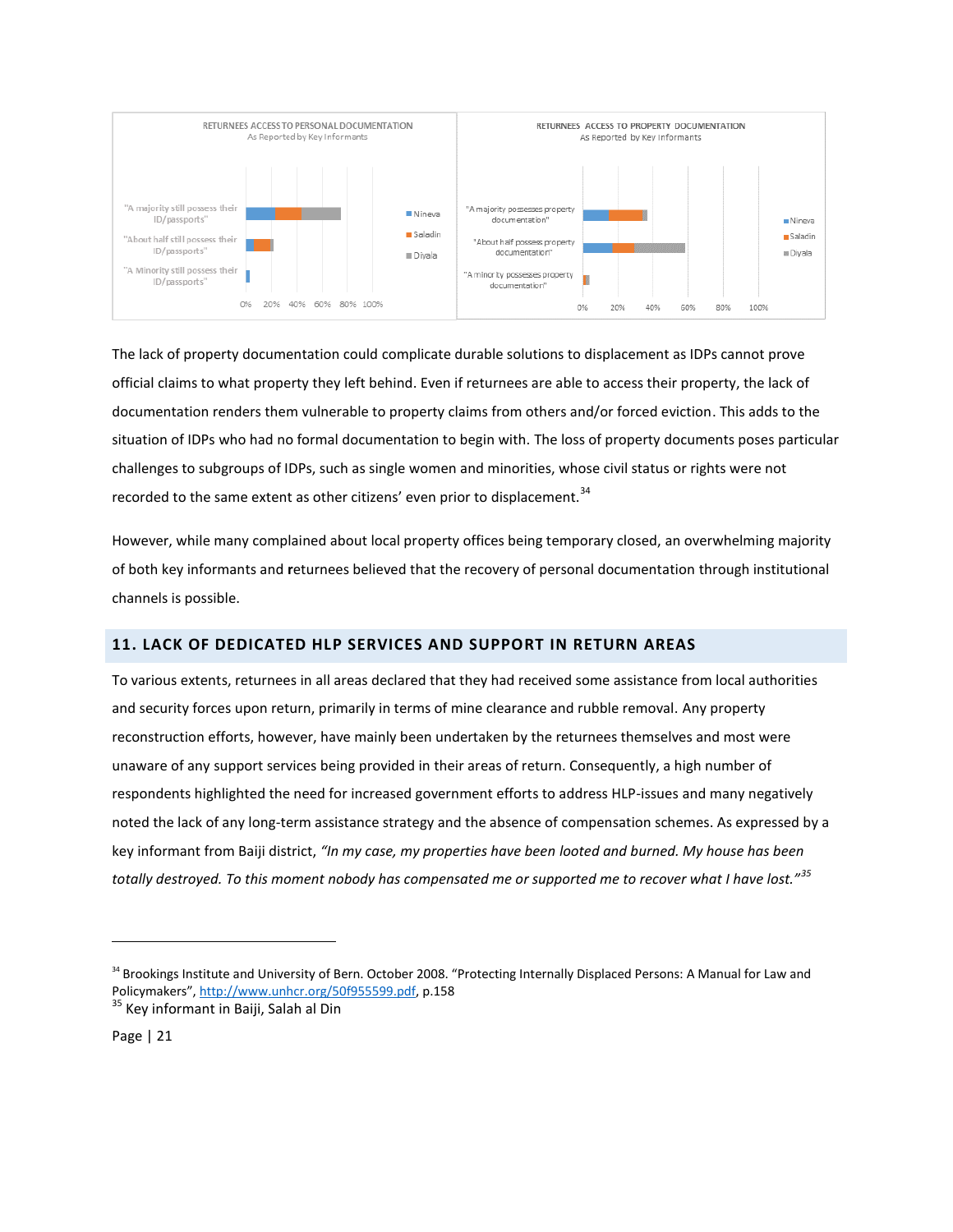#### **Lack of dedicated HLP support services**

Indeed, only 7.5% of all respondents were aware of any dedicated housing, land and property services provided to returnees in their communities (such as property registration campaigns or legal counselling). Among returnees, only 5 respondents – all from Salah al Din- were aware of HLP services (in all instances instructional support to recover property documentation). Among key informants, knowledge of HLP services in retaken areas was more pronounced –35% of key informants in Salah al Din and 5% of key informants in Ninewah, in particular highlighting services offered by Real Estate Registries to replace lost property documentation.

#### **Claims to re-access property**

Among returnee respondents, only one respondent from Ninewah indicated that he had filed a complaint to reaccess his original property. Reasons as to why no more complaints have been filed were given as a) most disputes are solved through family/community networks; b) absence of state infrastructure discourages the use of formal channels for complaints and c) the fact that many respondents recognized the fact that occupiers were frequently also victims of conflict and displacement. In the absence of official complaints it is likely that meant most property disputes between returnees and secondary occupants in return areas are solved within the family/community or by turning to community leaders.

Among key informants, 12.5% in Salah al Din and 5% in Ninewah knew of community members having filed claims to re-access their private property*.* Generally, key informants indicated that most complaints, the majority of which had been filed with the local police, had been successfully resolved in cooperation with local community leaders. A Key Informant from Salah al Din remarked that generally, "*if the claimer has documents proving his/her ownership, the security forces will support him/her to let the occupants out of the property." <sup>36</sup>*

#### *Anticipated consequences of continued lack of HLP support*

In Diyala, more than half of both key informants and returnees maintained that if there are no further efforts to address HLP-related issues, people are likely to return to clans and informal systems as an alternative to weak government institutions. The most common answer of both groups in Ninewah was that people would likely do nothing and wait for the government to provide assistance while, in Salah al Din, many respondents warned that inaction would lead to anarchy and chaos: *"Without any help returnees might use illegal methods like bribery to* 

<sup>&</sup>lt;sup>36</sup> Key Informant in Tikrit, Salah al Din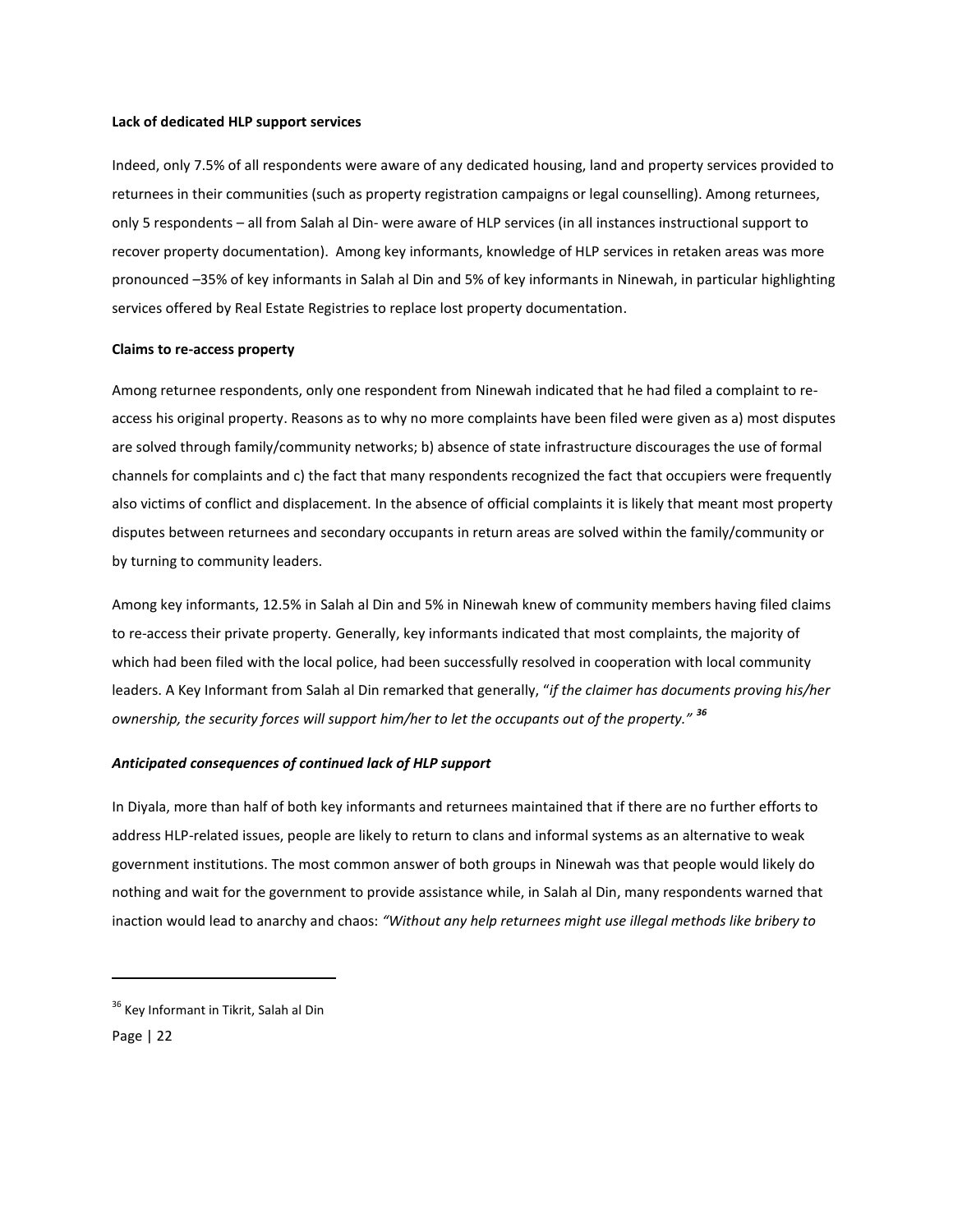*get their properties, which will cause more damage and crisis." <sup>37</sup>* Findings hence clearly highlight the need for sustained support to returnees in re-accessing their properties in areas of return beyond the services currently on offer.

# <span id="page-23-0"></span>**12. RESPONDENTS' RECOMMENDATIONS AND EXPECTATIONS**

Asked for their own suggestions regarding possible solutions to property issues in areas of return, the received responses can be grouped as follows:

# **Compensation and Restitution for loss of HLP resources**

The need for financial compensation for suffered damage or loss of housing, land and property and/or land and housing restitution was highlighted almost invariably by both groups in all three governorates. As expressed by a returnee in Tel Afar district of Ninewah, there is need to "*help people to rebuild their houses, give compensation for people who have been affected by the conflict and start rebuilding public property in the area*". 38

Respondents from Salah al Din also expressed the need for government authorities to initiate a formal process to redistribute land among returnees. As a returnee respondent from Al Muhazeem district maintained: "*The best solution is for the government to allocate land to returnees and people in the area, and make sure to provide them with a secure environment for them to slowly construct and build houses."<sup>39</sup>*

#### **Investment in physical reconstruction**

Returnees and key informants from all three Governorates also made a strong case for the physical reconstruction of housing in retaken areas. However, they also cautioned against rehabilitation measures of private property without first duly identifying the original owner to avoid subsequent, competing ownership claims and/or conflict. This is an important fact to consider in the current context as more towns and villages are being retaken in the Mosul operation, and rehabilitation of infrastructure becomes part of the humanitarian response to facilitate returns.

## **Capacitating relevant state institutions**

Secondary to calls for compensation and restitution, many respondents highlighted the need to reopen Land and Property registration offices in retaken areas. The most vocal respondents in this regard came from returnees in

<sup>&</sup>lt;sup>37</sup> Returnee from Balad, Salah al Din

<sup>&</sup>lt;sup>38</sup> Returnee from Tal Afar, Ninewah

<sup>&</sup>lt;sup>39</sup> Returnee respondent from Al-Muhazeem, Salah al Din

Page | 23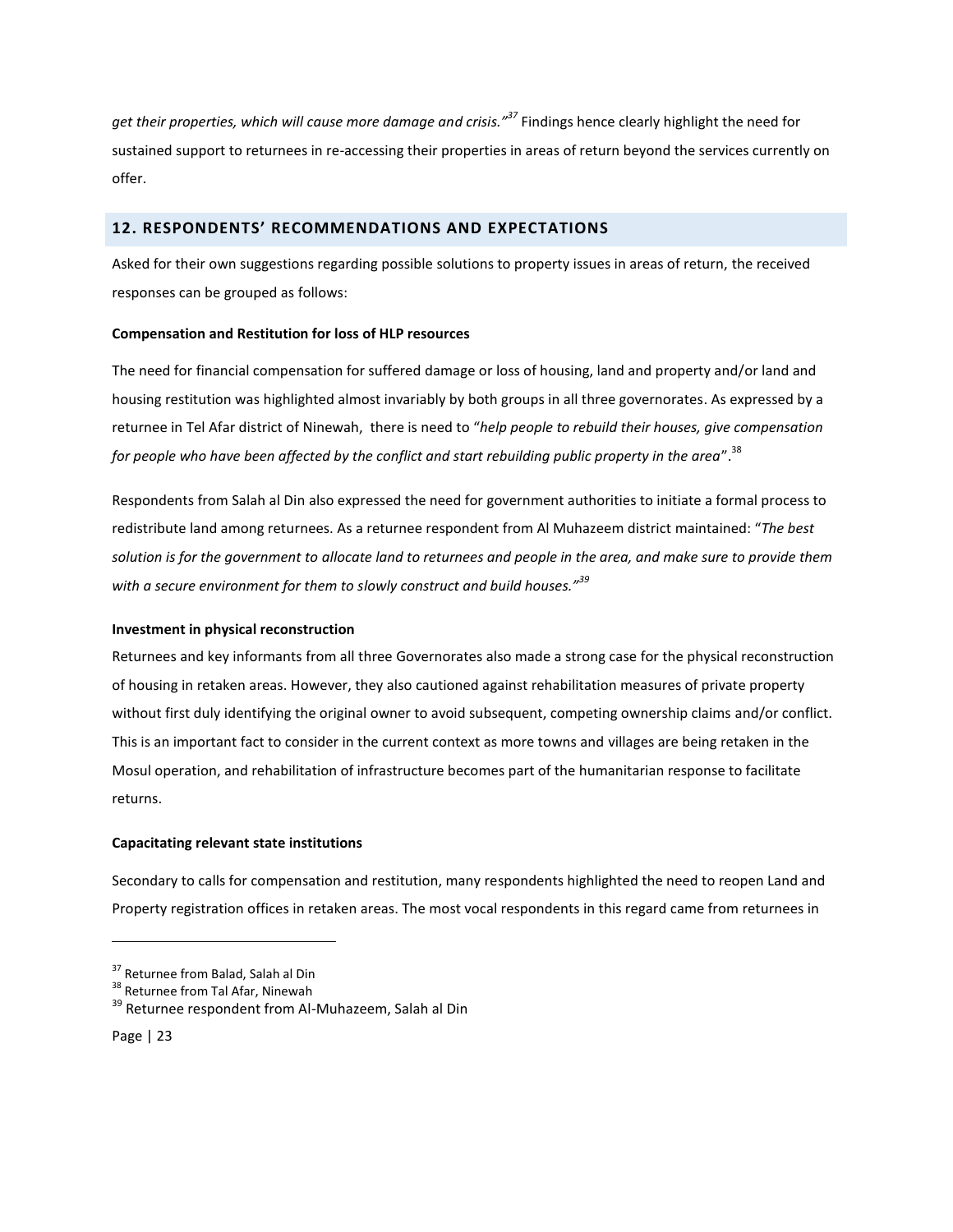Salah al Din who bemoaned that the "*property registration process has completely stopped! They need to resume their work and new Offices need to be opened…this is the most important issue to be considered now*". *<sup>40</sup>*

Key informants from Salah al Din also confirmed the pressing need of re-establishing official channels to which people can turn: *"There are many property claims to be filed by the people. The reason they haven't filed is that the offices are closed."<sup>41</sup>* In addition, several respondents called for reducing fees in processing paperwork, for example when applying for re-issuance of property documentation.

In Diyala, key informants and returnees echoed each other in calling for cooperation between central/local-level authorities and clan-members/informal leadership as a viable way to address unresolved property issues. In contrast, in Salah al Din key informant's suggestions mainly took the form of calls to reopen Land and Property registration offices and for measures to strengthen the rule of law through the involvement of central courts in property-dispute settlement.

#### **Legislative reform**

Furthermore, many respondents emphasized that legal and administrative reform is a necessary step to provide the much needed redress to those who have suffered crisis and displacement-induced HLP issues in an integrated and transparent manner. With regards to improving the existing laws, suggestions included amending the law to abolish the overtaking of property shares between partners of the same property and amending existing laws such as the law 1198 of 1977, which a respondent maintained "*would solve 90% of the property issues."<sup>42</sup>*

# <span id="page-24-0"></span>**RECOMMENDATIONS**

Accessibility and availability of housing, land and property is and will be one of the key criteria for safe and orderly return as well as durable solutions. Furthermore the way in which housing land and property challenges are addressed will also have an impact on peace and stability in the affected governorates in the future.

The preliminary assessment findings point towards the need for policymakers to carefully consider the key challenges ahead and, where necessary, either revise existing policies and mechanisms for addressing HLP issues or adopt new ones to fill gaps. As such, the recommendations are as follows:

<sup>40</sup> Returnee from Haj-Al Shuhada, Salah al Din

<sup>41</sup> Key informant in Alarbaen, Salah al Din

<sup>&</sup>lt;sup>42</sup> Returnee respondent in Bezhkan, Salah al Din

Page | 24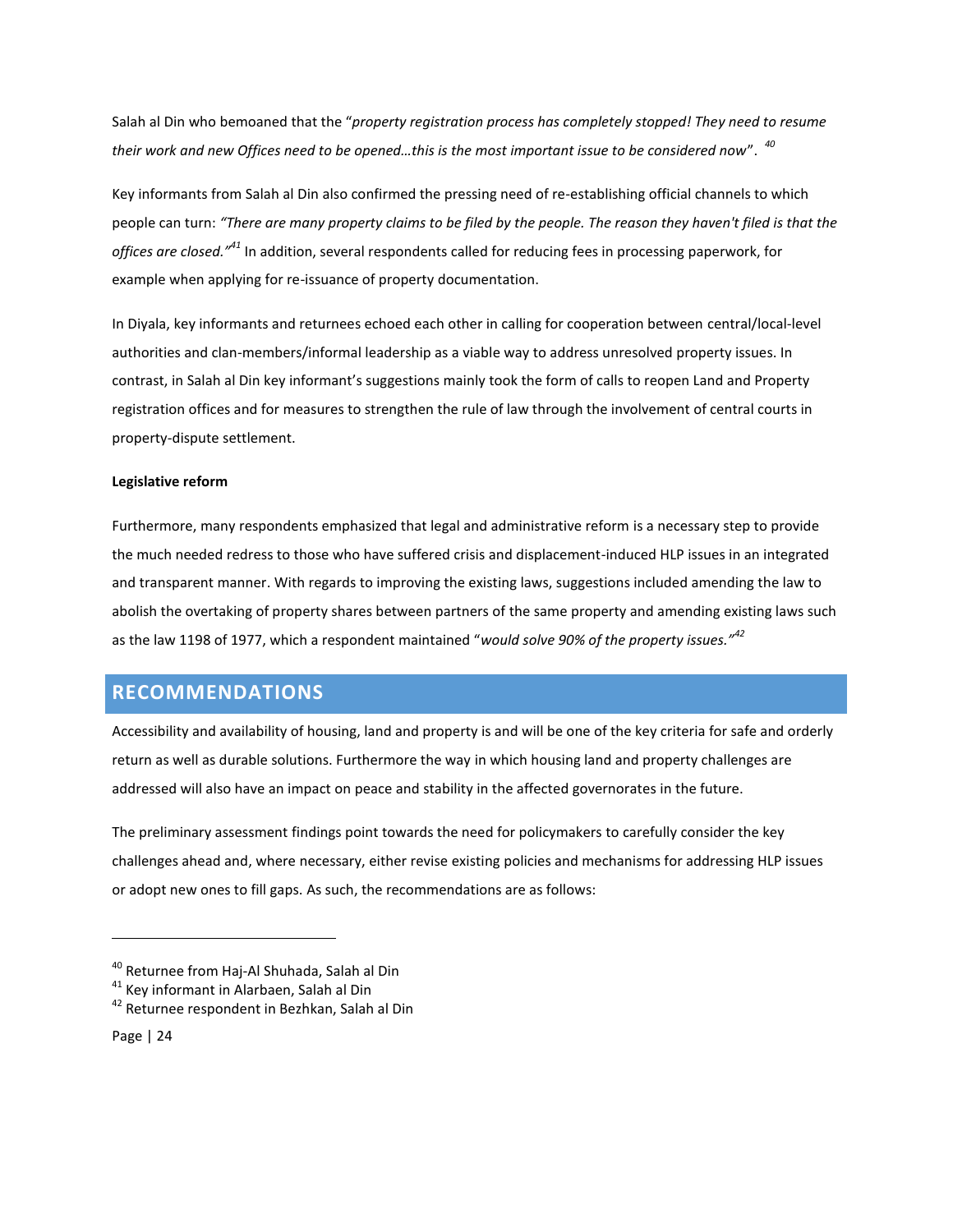**Recommendation 1: Conduct a comprehensive mapping and cataloging exercise of the extent and type of HLP issues inhibiting sustainable returns, social cohesion and stabilization in the retaken areas to inform policy response**

The preliminary assessment has raised sufficient concerns to warrant a further follow-up mapping and cataloging exercise of the extent and type of HLP issues in return areas to confirm and complement its findings. This will enable a detailed understanding of the number as well as type of HLP related issues faced by returnees in retaken areas, which is a prerequisite for an integrated policy response. This follow-up assessment should best be conducted by the government in collaboration with international partners.

# **Recommendation 2: Assess the functionality of Law 20 ("Compensation Law") Committees in crisis-affected areas**

As the body formally tasked with providing some redress for conflict-induced HLP rights violations without any temporal scope (applying retroactively from 2003), the existence and current functionality of Law 20 Committees in the crisis-affected should be urgently assessed when it comes to their functioning following the crisis that started in 2014. Reports suggest that at least one of these Committees is currently active in Ninewah and Salah al Din Governorate, although no respondent of this assessment was aware of this. The preliminary assessment results suggest that it may be useful to consider integrating the work of the Committees into a wider and integrated policy to provide returnees with redress for crisis-induced, suffered HLP rights violations, and/or to expand mandates and outreach activities. In this context it could also be worthwhile to consider the option of extending the temporal scope/mandate of Order 262 and Order 101.

# **Recommendation 3: Assess, and where necessary, capacitate the formal land and property administration in crisis-affected areas, including property dispute resolution mechanisms**

For the state to fully regain its governance function in the return areas and to effectively counteract the move towards informal dispute settlement and emergence of non-state actors in land and property relations, the function of governmental land management institutions and dispute resolution mechanisms must be restored as quickly as possible. To this end, an institutional assessment should be conducted to establish 1) what has remained of the governmental land and property institutions in the crisis-affected areas and 2) what is required to reestablish and/or reinforce them quickly and efficiently.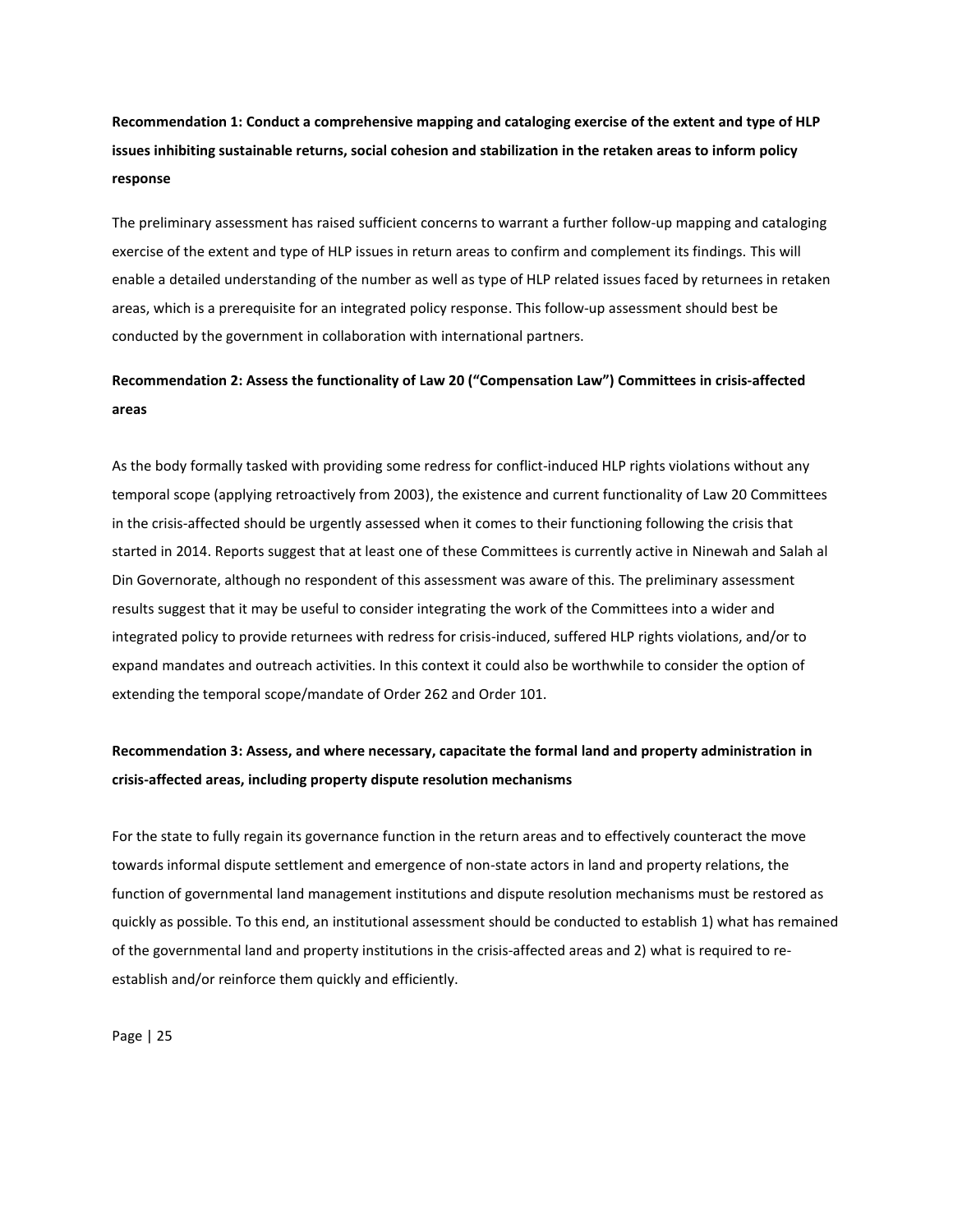The assessment would need to target and over the following institutions: local administration, the central and local branches of the Real Estate Registry, the judiciary and the enforcements institutions responsible for property and land administration. This is crucial regardless of the prospective legal framework and institutional model chosen by policy makers to address HLP issues in areas of return.

# **Recommendation 4: Consider the establishment of Return Assistance Centers in return areas to assist with HLPrelated issues**

As increasing number of individuals and families continue to return to their areas of origin, they will be in need of immediate assistance in order to reconstruct and regain access to their homes, land and businesses. As such and echoing recommendations by respondents, the Government could usefully consider the **establishment of return assistance centers**, possibly modelled on what was done in Baghdad and Diyala to address the 2006/7 displacement. Pending an integrated policy, these centers could provide practical assistance to IDPs facing difficulties in accessing their homes, land and businesses. In an initial phase, these services could focus on providing assistance to IDPs with getting their personal and property documentation back in coordination with Ministry of Interior and Ministry of Justice. These services could potentially be expanded to provide specific support to asset recovery for those opting for other solutions than return, as well as offering mediation mechanisms between returnees and current occupants.

# **Recommendation 5: Consider the development of a unified legal/policy approach to address displacement and return related land and property violations**

There currently is no comprehensive legal framework comprehensively addressing past and present displacementinduced HLP issues in Iraq. Instead, most of the existing legislation in this regard is limited to specific time periods, geographical areas or specific types of HLP violations. Indeed, several respondents strongly voiced the complaint that no law has been established to address displacement-related HLP issues post-2014. However, instead of establishing yet another separate mechanism to address property disputes related to the 2014 displacement crisis which could lead to conflicting decisions and institutional forum shopping, policy makers strongly consider moving towards a unified approach to displacement and return related land and property disputes / violations. Such an approach may well require the adjustments and/or adaption of new legal provisions. It is hence important conduct a thorough analysis of the existing legal frameworks to evaluate their applicability to existing displacement-related HLP-challenges. This review should form the basis for either amendments to existing legislative and executive provisions or for the development of a new comprehensive legal and institutional framework in this regard, based